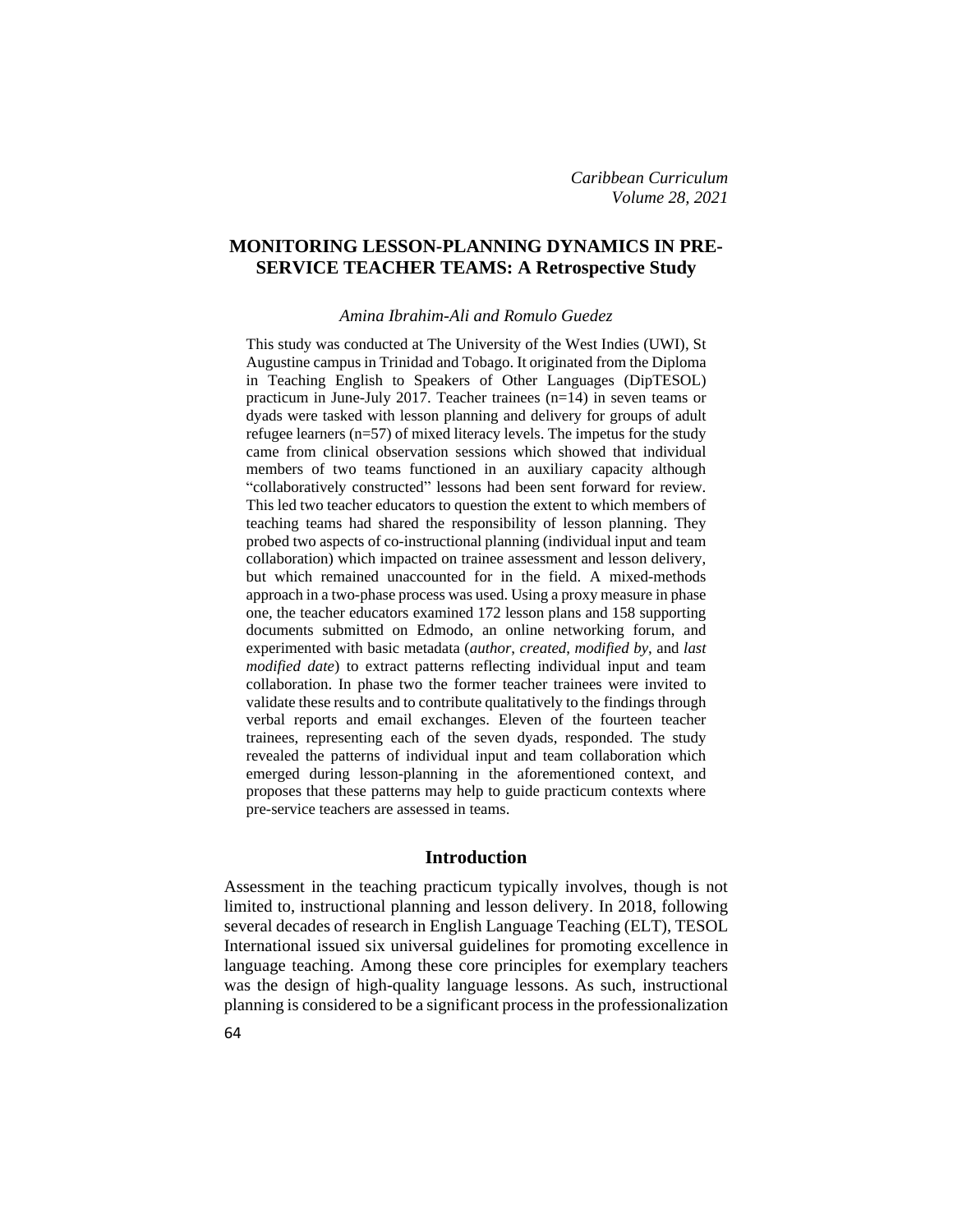of teachers. The lesson plan, the concrete outcome of instructional planning, integrates theory and practice and provides evidence of teacher competence and readiness for practice (Pang, 2016; Ruys et al., 2012; Tillema, 2009). In cases, however, where instructional planning occurs in teams, the need to track individual contributions and peer collaboration appears to have been overlooked. This became evident to the authors of this paper (two teacher-educators) during a TESOL practicum held in 2017 at The University of the West Indies. They questioned whether "free riding" or "social loafing" (Brooks & Ammons, 2003, p. 268; Fellenz, 2006, p. 571) was at play when they observed that individual members of two teams functioned as teaching assistants rather than co-teachers in the classroom but had been awarded the same scores as their peers for the lesson delivery component.

The need to address the problem of shared responsibility for instructional planning became more pressing at the end of the practicum when the teacher educators noted: (1) that they had awarded a low score for the lesson planning component to one team  $(D_5)$  who had not collaborated as required to revise six of their lesson plans for submission, and, (2) that the scores they had awarded for the individual research component were inconsistent with team scores (Table 1).

|                |          | <b>Team Assessment</b>                                     |      | <b>Individual</b><br>Assessment |  |  |
|----------------|----------|------------------------------------------------------------|------|---------------------------------|--|--|
| Dyad           | Peer     | Lesson<br>Lesson<br>delivery<br>planning<br>/(10)<br>/(10) |      | <b>Report /(10)</b>             |  |  |
| $D_1$          | Onika    | 7.87                                                       | 8.20 | 5.50                            |  |  |
|                | Taalia   | 7.87                                                       | 8.20 | 8.67                            |  |  |
| D <sub>5</sub> | Nancy    | 4.80                                                       | 7.90 | 7.33                            |  |  |
|                | Tom      | 4.80                                                       | 7.90 | 6.17                            |  |  |
| D <sub>7</sub> | Thirston | 7.07                                                       | 8.17 | 7.83                            |  |  |
|                | Fiona    | 7.07                                                       | 8.17 | 8.83                            |  |  |

**Table 1. Team vs Individual Assessment**

*Note*.  $D = Dyad$ ; the sub-index represents the respective dyad.

The teacher educators felt obligated to examine how the lesson planning exercise had been shared. They initiated the research process six months later, by drawing basic metadata from the online networking forum, Edmodo, where the seven dyads had posted their lessons. The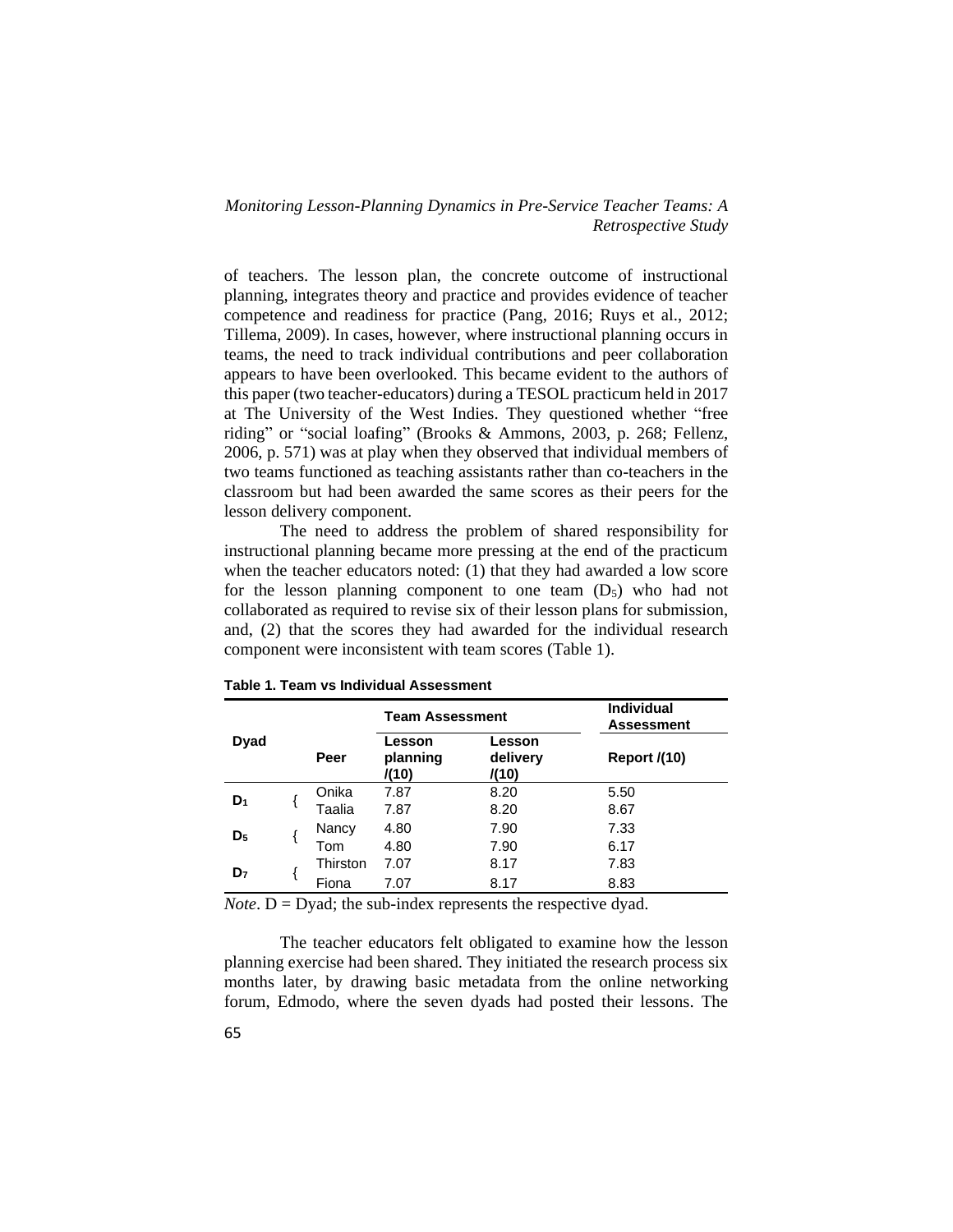information posted there, which related to who had authored, created and modified lessons plans and supporting documents, and when, was presented to the former pre-service teachers, eleven of whom participated in the study. The former pre-service teachers validated the quantitative results and, through a qualitative system of enquiry, were afforded the opportunity to explain how the system of shared lesson planning had, in fact, been managed.

#### **Background**

At The University of the West Indies (UWI), St Augustine campus in Trinidad and Tobago, the Diploma in Teaching English to Speakers of Other Languages (DipTESOL) includes five theoretical courses: assessment and evaluation, curriculum design, language structure, language acquisition and learning, and principles and approaches in teaching. The teaching practicum, the sixth and final course, allows teacher trainees to demonstrate their conscious understanding of the processes involved in English as a Second Language (ESL)/English as a Foreign Language (EFL) teaching in practical dimensions, and encourages them to develop a critical stance towards their professional development as reflective ESL/EFL practitioners. In 2017 the teaching practicum followed a service-learning model and refugee learners (n=57) from Bangladesh, Bolivia, Colombia, Cuba, Pakistan, Syria and Venezuela made up the learner population.

In order to accommodate the teaching of learners at three levels of proficiency and to provide seven randomly matched trainee pairs with adequate practice, seven classes were created. The Common European Framework of Reference for Languages (CEFR), an international standard used to describe language ability on a six-point scale (Council of Europe, 2001) was used. Of the refugee population, 45.61% who were at CEFR A1 or below were placed into three elementary classes, whereas the remaining learners who had tested at CEFR A2 (31.58%) and CEFR B1 (22.81%) were placed into two pre-intermediate, and two intermediate classes, respectively.

Each group of learners was assigned one pair of trainee teachers for each of three scheduled classes every Saturday over a period of eight weeks. This allowed classes to be exposed to the local accents of a maximum of six teachers and their various teaching methodologies, and allowed teacher trainees the opportunity to cater to as wide a spectrum as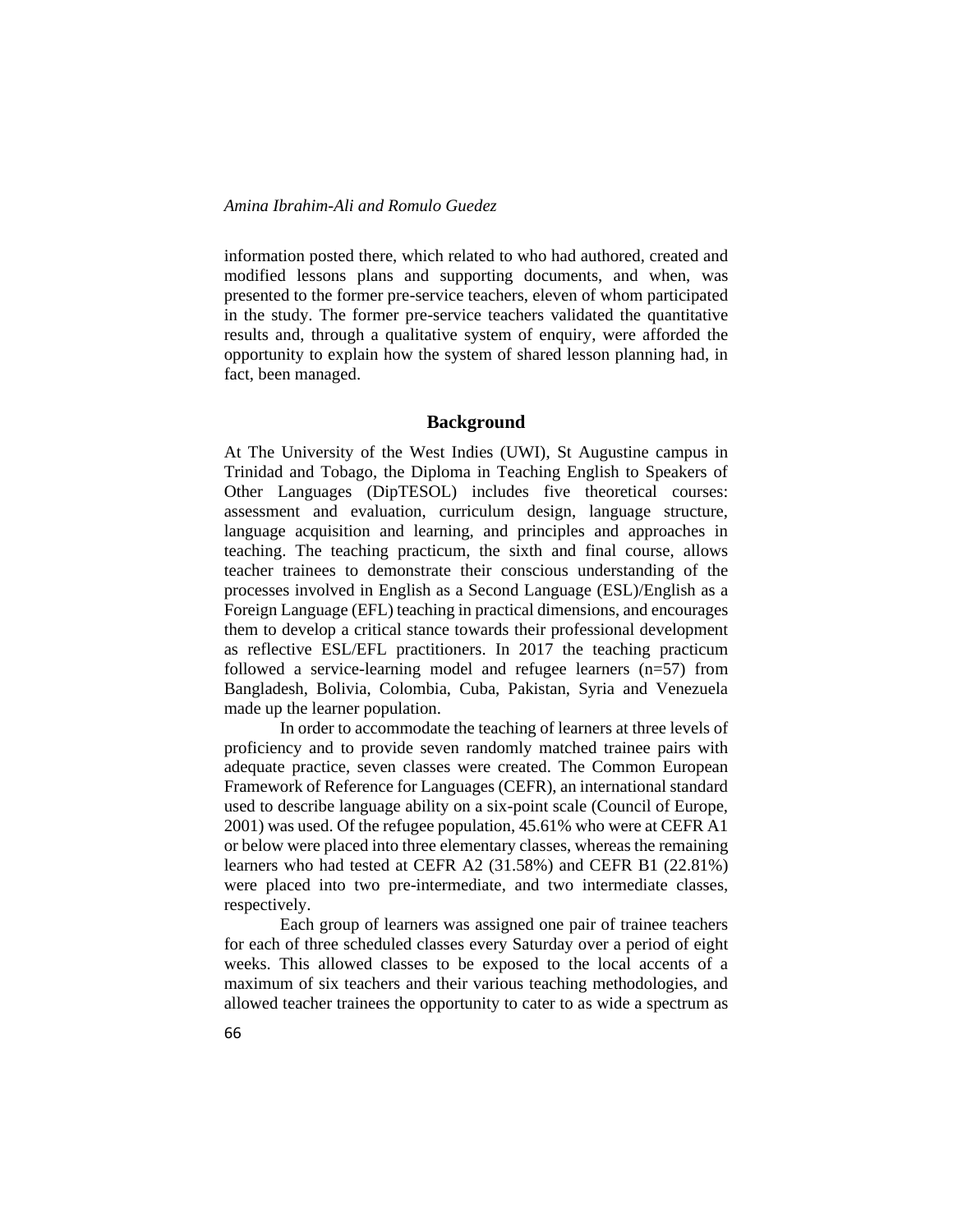possible of proficiency levels. The first two classes were an hour and a half long and were devoted to grammar and listening and speaking respectively, whereas the third was a one-hour long class for integrated skills.

The eight-week syllabus was needs-based and informed by: (1) mandatory workshops which prepared teacher trainees for the servicelearning sessions; (2) placement testing which teacher trainees helped administer; (3) initial classroom contact, and, (4) an eight-week syllabus made available to trainees.

Two teacher educators, the authors of this paper, were responsible for lesson review and the bulk of classroom observations. One of them had taught the course in assessment and evaluation in TESOL while the other was responsible for the ESL programme on the University campus. Two other members of faculty who conducted classroom observations had also taught courses in TESOL to the group in question.

A system to review lesson plans was established whereby the trainees were required to post the three lessons designed in pairs on an online platform every Monday at noon. The platform was Edmodo, an educational networking tool based on web 2.0 technologies, which allowed for the sharing of large amounts of content and feedback delivery and provided a safe space to review and revise documents. This platform, it was believed, would foster the kind of communication and collaboration that would best service the practicum. The given deadline would allow the two teacher educators to conduct thorough reviews of the twenty-one lesson plans which would furnish each pair of teacher trainees and their students with four hours of structured classes on Saturday.

Some trainees expressed concern about producing three lesson plans for a Monday deadline, and negotiated for a Tuesday deadline instead, given the short interval between the end of classes on Saturday and the deadline set for Monday. The teacher educators acceded to this request. The staggered posting of lessons from Monday to Tuesday night/Wednesday morning, worked well for the review process as the eight to nine hours required by each teacher educator to review the full complement of lessons were now spread over the course of two or three working days. Audio and video files and worksheets which accompanied the lessons were posted on Edmodo separately for review.

Scaffolding was typically provided when lessons were too teacher-fronted. Group activities did not always take a central role.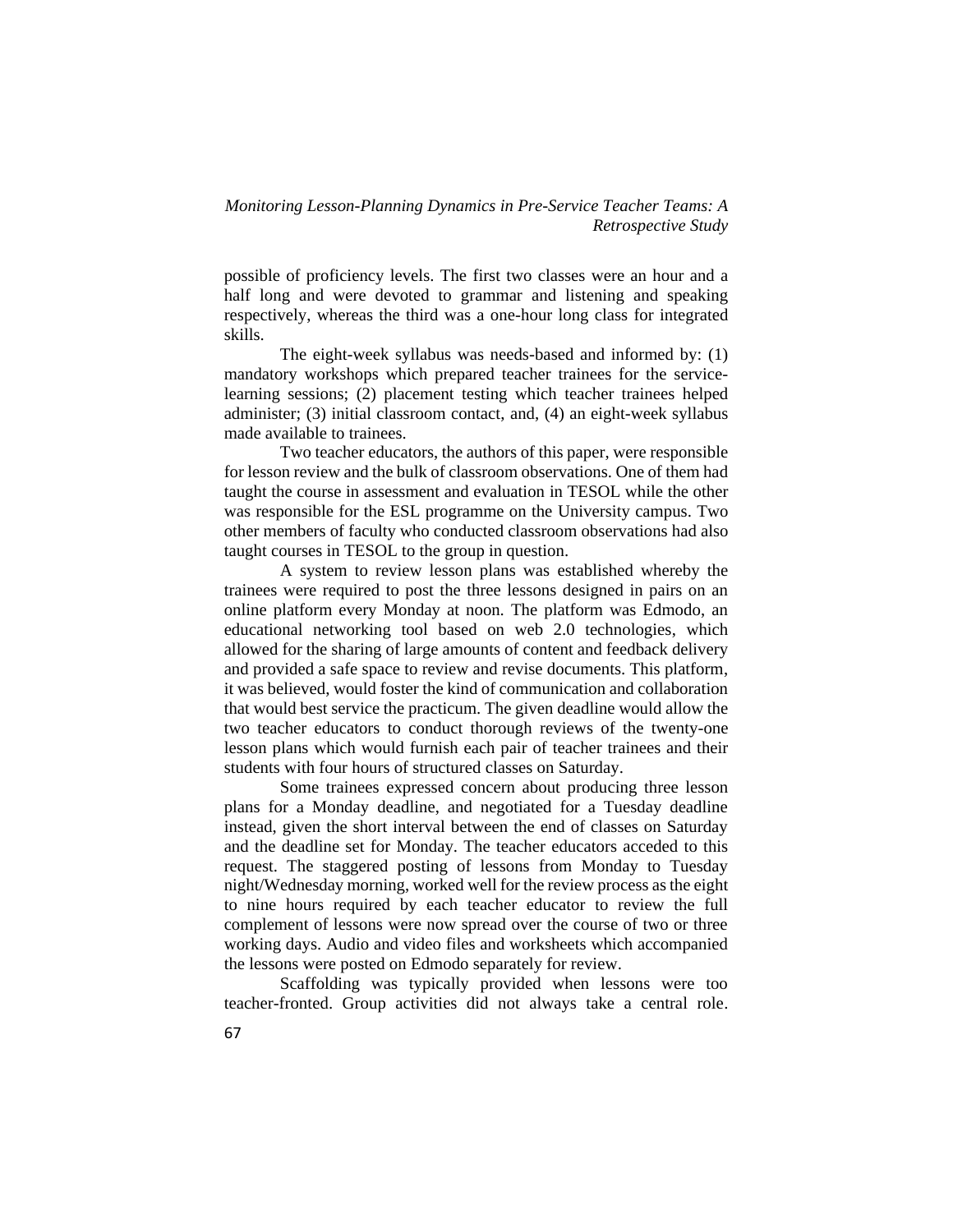Additionally, resources found online had not been sufficiently modified to suit the needs of the learner population. In catering for the lower levels of proficiency, some trainee pairs tended to favour resources which had been created for children, and which were consequently not age appropriate.

#### **Literature Review**

Team teaching, also known as co-teaching, collaborative teaching and cooperative teaching, refers in this study to the institutional practice of placing together two trainees at the practicum stage of their DipTESOL. Baeten and Simons (2014) used the "teaming model" (p. 94) to describe the context where trainees are tasked with two activities which are central to teacher preparation, i.e., the planning and delivery of lessons. Exploring team teaching in a fuller sense, or beyond the TESOL practicum, offers a deeper insight into its inner workings and core practices, and in so doing, provides a more solid footing for the present study.

Some types of team-teaching arrangements involve interdisciplinary teams which may comprise two specialists: one trained in special needs, or TESOL, for instance (Fennick & Liddy, 2001; Gladman, 2015; Winn & Messenbeimer-Young, 1995), the other experienced in a content area. Other team-teaching models have emerged for professional development. In the interest of enhancing their effectiveness, two or more subject teachers who service the same grade level from one or more schools or regions, collaborate to plan and reflect on their lessons (Alloway, 2013) and follow a peer-observation protocol during lesson delivery (Singer, 2015). Even in the context of the TESOL practicum, different team-teaching configurations exist, and teams may comprise either a trainee and a cooperating teacher (Hall & Davis, 1995) or mentor, for instance, or two trainee teachers at the practicum stage of their development, as is the case in the present study.

Team teaching as a teaching and learning strategy is rooted in the socio-constructivist approach to learning (Alloway, 2013; Baeten & Simons, 2014) and is considered to be an institutional representation of Vygotsky's Zone of Proximal Development where social interactions enable the construction of knowledge (Alloway, 2013; Dang, 2013; Nguyen & Dang, 2019). Although teacher training preparation does not typically focus on developing skills to collaborate effectively with colleagues (Fennick & Liddy, 2001), teacher teams (and arguably teacher trainee teams as well) tend to establish their own norms and routines and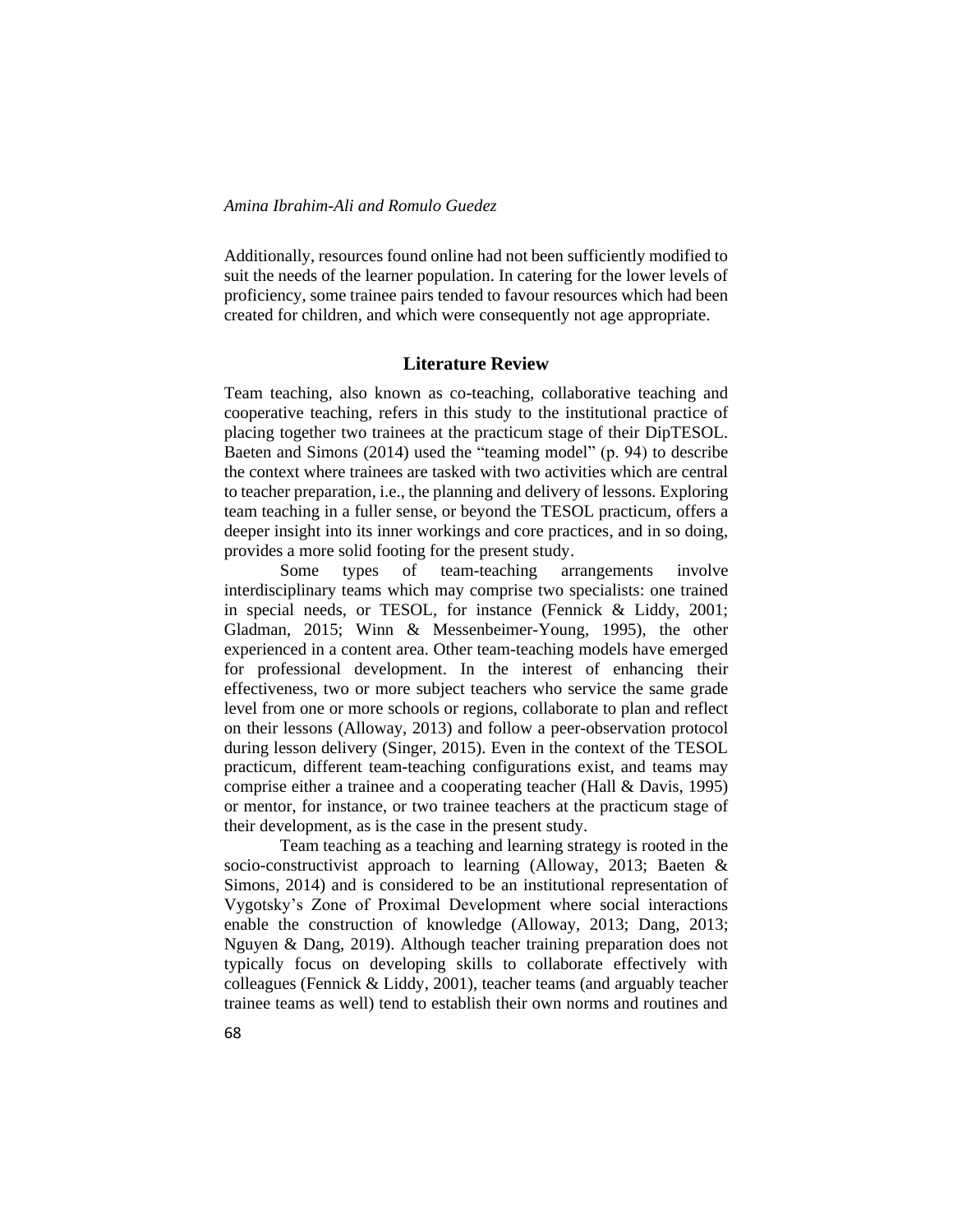to seek out their own workspaces if they are to engage in collaborative lesson planning. In so doing, they engage in the negotiation of meaning or, in more specific terms, participation and reification. Participation is related to the sense of connection that team members, through their shared purpose, not only feel, but act upon; whereas reification refers to the interactional experience taking concrete form, such as a plan book or lesson plan. In negotiating meaning, the team avails itself of learning opportunities as "replays", "rehearsals" and "pedagogical reasoning" (Alloway, 2013, p. 40). The difficulty in treating with instructional planning in isolation is evident here as replays are reflections on what has already materialized in the classroom during lesson delivery, and rehearsals simulate classroom events before they happen.

Rehearsals and replays are nonetheless concepts which are endorsed by Pang (2016) who offered a theoretical treatment of the lesson planning process to fill the gap in EFL/ESL teacher education literature. Pang's *rehearsing* refers to the steps in the lesson which are practised in sequence in preparation for lesson delivery. Her *reflection* encapsulates the process whereby having recaptured significant events in lesson delivery, viz. the emotions, failures, and successes, and having gained a deeper understanding of lesson content and delivery, the trainee teacher allows this renewed understanding to influence future teaching cycles. But Pang approached the notion of pedagogical reasoning quite differently from Alloway, who described it according to "units of teacher-to-teacher talk" (Horn, 2007, p. 46) through which issues are aired and explained in a highly collaborative setting. Pang (2016) used Shulman's (1987) "pedagogical content knowledge" (p. 8), to describe pedagogical reasoning which, in her view, was practical problem solving which develops pedagogical competence in teacher trainee development. In revisiting Shulman's five essential stages in the reasoning process of a teaching cycle, Pang reiterated them: "comprehension", "transformation", "instruction", "evaluation" and, "reflection" (p. 252). Aside from reflection which has already been dealt with, comprehension and transformation are closely related to instructional planning. Comprehension relates to the trainee teacher's declarative knowledge which is always in a state of flux, and constantly growing even as the trainee teacher becomes a practising teacher and a seasoned professional. It incorporates an understanding of the concepts to be taught, along with their structural and functional features and the real-world contexts in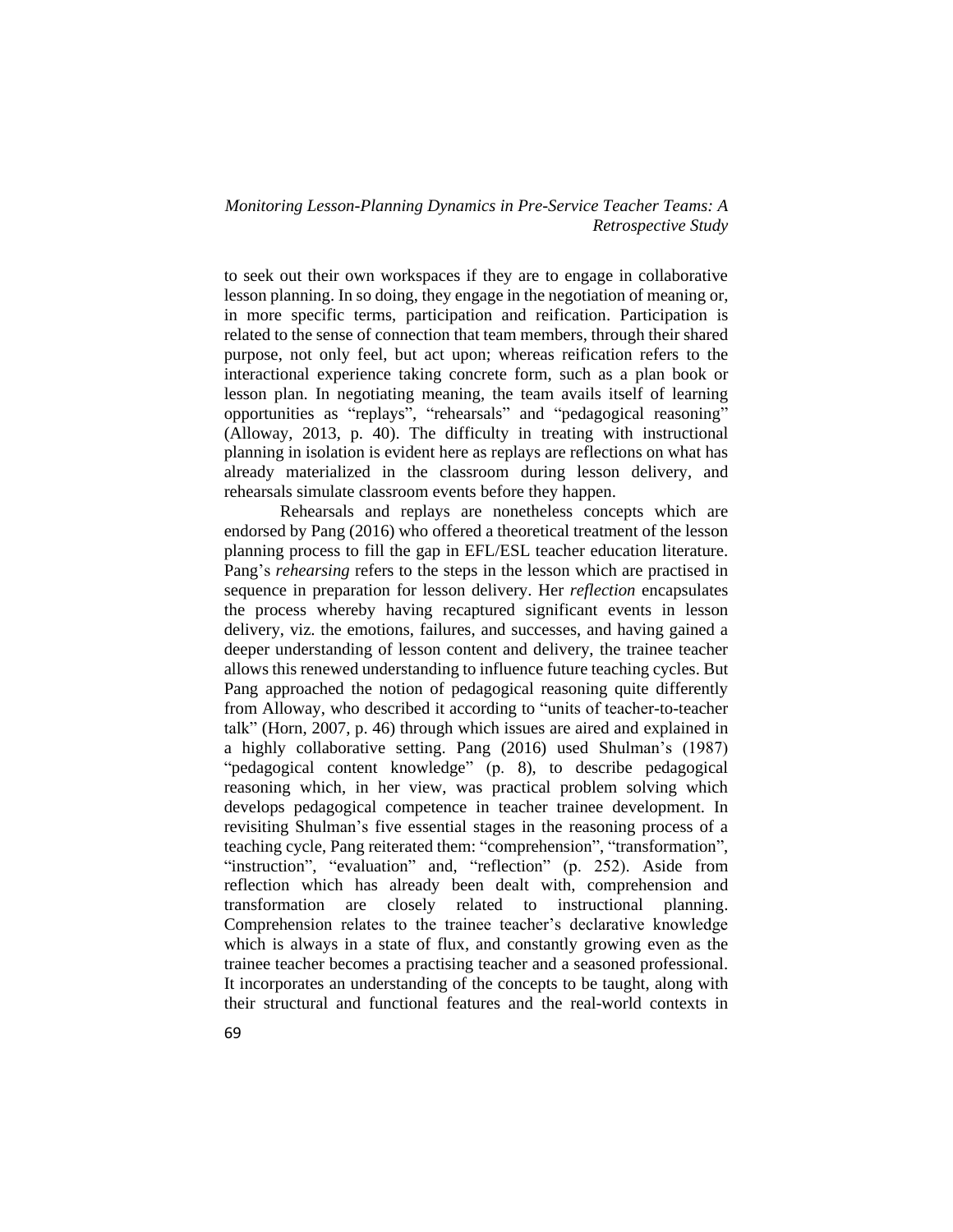which they may be simulated or practised. Transformation speaks to the trainee teacher's procedural knowledge or his/her ability to reshape and adapt the content to suit the group of learners under his/her charge. It incorporates the formerly mentioned rehearsing or practising of the steps of a lesson before it is delivered in the classroom.

Team teaching has been found to have several advantages in teacher education. It is reported to cultivate a feeling of security, enable the fair distribution of work, develop cooperative skills, make for more interesting lessons and allow for greater attention to individual learner needs (Medgyes & Nyilasi, 1997). Team teaching is said to smooth the transition between the practicum classroom and the workplace classroom (Baeten & Simons, 2014) and to offer both emotional and professional support to team members, resulting in teacher candidates who develop professionally as far as their pedagogical skills are concerned, and personally, as they become more self-confident (Baeten & Simons, 2016).

Naturally, tensions emerge from team teaching arrangements although the pressures associated with collaborating to plan and deliver lessons have been found to enhance interaction and reflection, and ultimately, to be profitable for teacher learning and development. Disagreements may arise through partner dominance (Medgyes & Nyilasi, 1997) or because peers are incompatible, or share different beliefs about teaching and co-planning activities, or require more scheduled time to plan their lessons (Fennick & Liddy, 2001). From an activity theory perspective, peers may even be at different levels of appropriation of pedagogical tools (Dang, 2013); while tools here refer to the materials available in the environment for teaching purposes, appropriation embodies the ways in which peers adapt their way of thinking through social practices. Other pressures are that trainee teachers who compare themselves to other team members may feel that others are outperforming them or winning the favour of mentors and they may become nervous about their own performance. The level of collaboration involved in team teaching is also more time intensive than individual teaching and is therefore associated with an increased workload (Baeten & Simons, 2014; Medgyes & Nyilasi, 1997).

The practicum setting is itself dynamic and clearly presents further challenges. The TESOL practicum has been described as a multidimensional activity which brings together various participants including student teachers, cooperating teachers, university supervisors, administrators and students (Merç, 2015). Further, student teachers are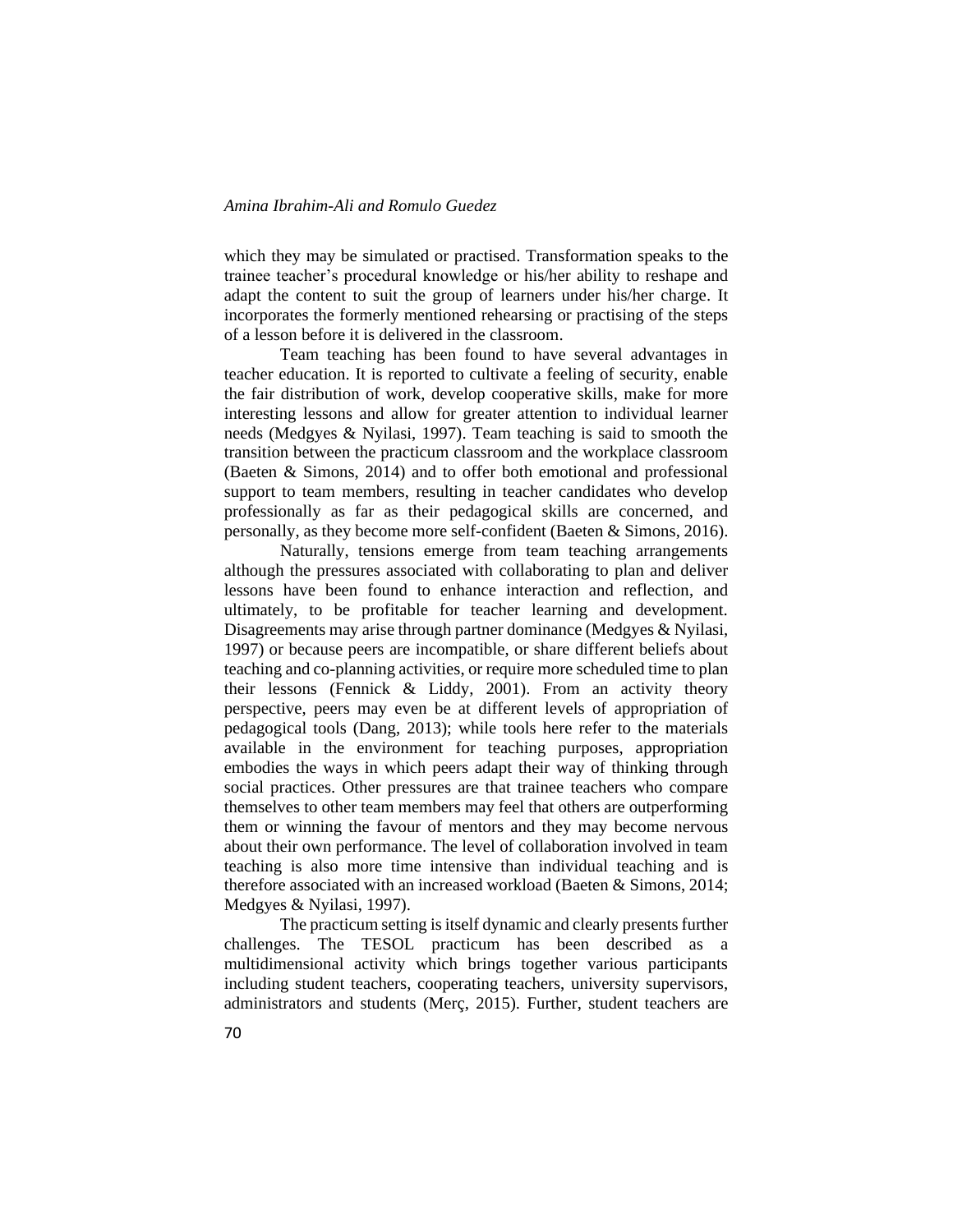assessed through a complex process characterized by multiple sources of assessment (Leshem & Bar-Hama, 2008), and several assessors with dissimilar assessment targets (Tillema, 2009) some of whom function also as trainers (Bolitho, 2013; Musaeva, 2013). Student teachers, who share the responsibility for teaching a group of students without clearly defined guidelines on how to engage in the process systematically, are at an obvious disadvantage, particularly when they function in a context where the quality of teaching takes precedence over their obligation to work in teams (Fennick & Liddy, 2001). Conditions may also become unfavourable if key variables in the collaborative lesson planning context are not taken into consideration. The context, that is, the school, its district and larger educational environment, and the personal lives of the team members, not only affect interaction in collaborative lesson planning, but also the way in which meaning is constructed (Alloway, 2013). Pang (2019) acknowledged the connection between teacher disposition and the acquisition of pedagogical skills as she proposed the development of a core practices framework for EFL/ESL teacher education.

No significant research has yet been conducted with respect to a clear role for peer assessment of group work in the TESOL teaching practicum or, for the purposes of this study, how peer assessment may best be exploited to sufficiently reflect individual input and team collaboration. In educational contexts generally, peer review is used to support the assessment of outcomes such as classroom contributions, presentations and reports, and to evaluate individual contributions to group work, given the difficulty for instructors to do so themselves. Educators are particularly concerned that the work assigned to a group has been evenly shared, and that free-riding, or social loafing, is avoided (Brooks & Ammons, 2003; Fellenz, 2006).

Social embarrassment has been found to surface in contexts where peer assessment is introduced in small, well-established groups (Topping, 1998). Peers may fear giving constructive feedback which could cause offence or upset the established status quo. Biases and personality differences may also influence performance ratings (Baeten & Simons, 2014; Bernadin et al., 2000). Other setbacks are that students might either be unwilling to evaluate their peers, or unaccepting of peer feedback as accurate, particularly if ratings are poor (Topping, 1998). Peer assessments which are confidential and conducted at the end of a semester or programme do not offer a tenable alternative either since these were found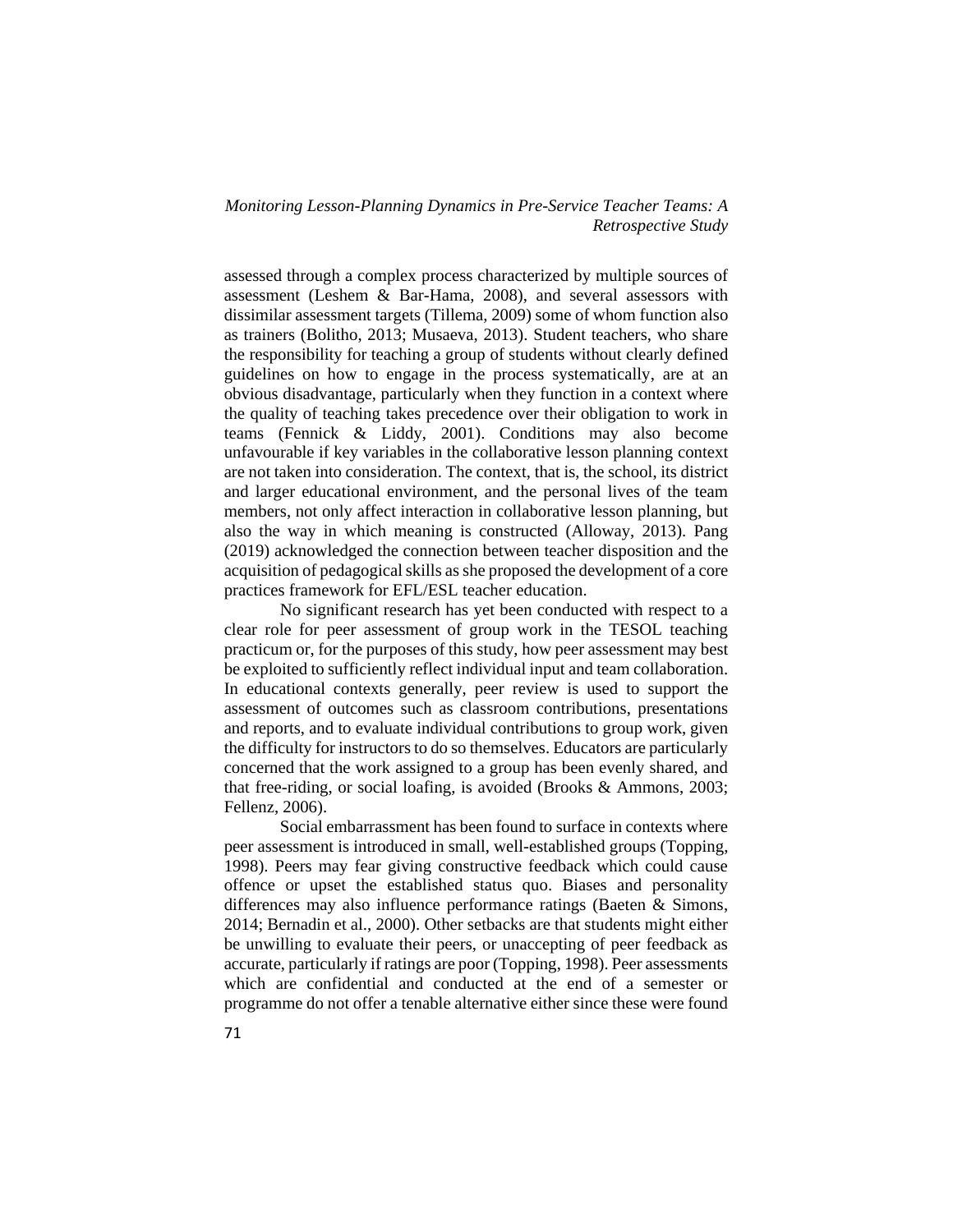to encourage undesirable behaviour by group members (Brooks & Ammons, 2003).

#### **Research Problem and Purpose**

The problem which motivated the present study originated in the aftermath of the TESOL practicum held in June-July 2017 at The University of the West Indies, St. Augustine, Trinidad and Tobago. A system of team teaching had been implemented, and seven teaching teams or dyads were tasked with lesson planning and delivery. The problem arose when the teacher educators had reason to question the extent to which team members had collaborated to plan their lessons. Individual members of two teams had been seen, during clinical observation sessions, to function in an auxiliary capacity although 'collaboratively constructed lessons' had been sent forward for review. A case for the research enquiry was made stronger when it was noted that one team had not collaborated to revise the six selected lesson plans for submission, and had consequently received a low score. Further, the scores awarded for the individual research component were found to be inconsistent with team scores.

The purpose for the study was clear. An exploration of the dynamics of co-instructional planning during the practicum course in question would lend support to any future teaching practicum where the system of team teaching was implemented. The outcome of the investigation would help to guide teaching teams in sharing the responsibility of lesson planning, and would ultimately enhance their professional development. The study would make for fairer and more rigorous assessment practices. Teacher educators would be in a better position to monitor the co-instructional planning exercise, and to factor in levels of collaboration and individual input as they evaluated the lesson plans produced by teams.

## **Research Questions**

The primary research question was:

How did members of teaching teams collaborate in sharing the responsibility of lesson planning?

Quantitative sub-questions were:

1. What patterns reflecting individual input and team collaboration were used during co-instructional planning?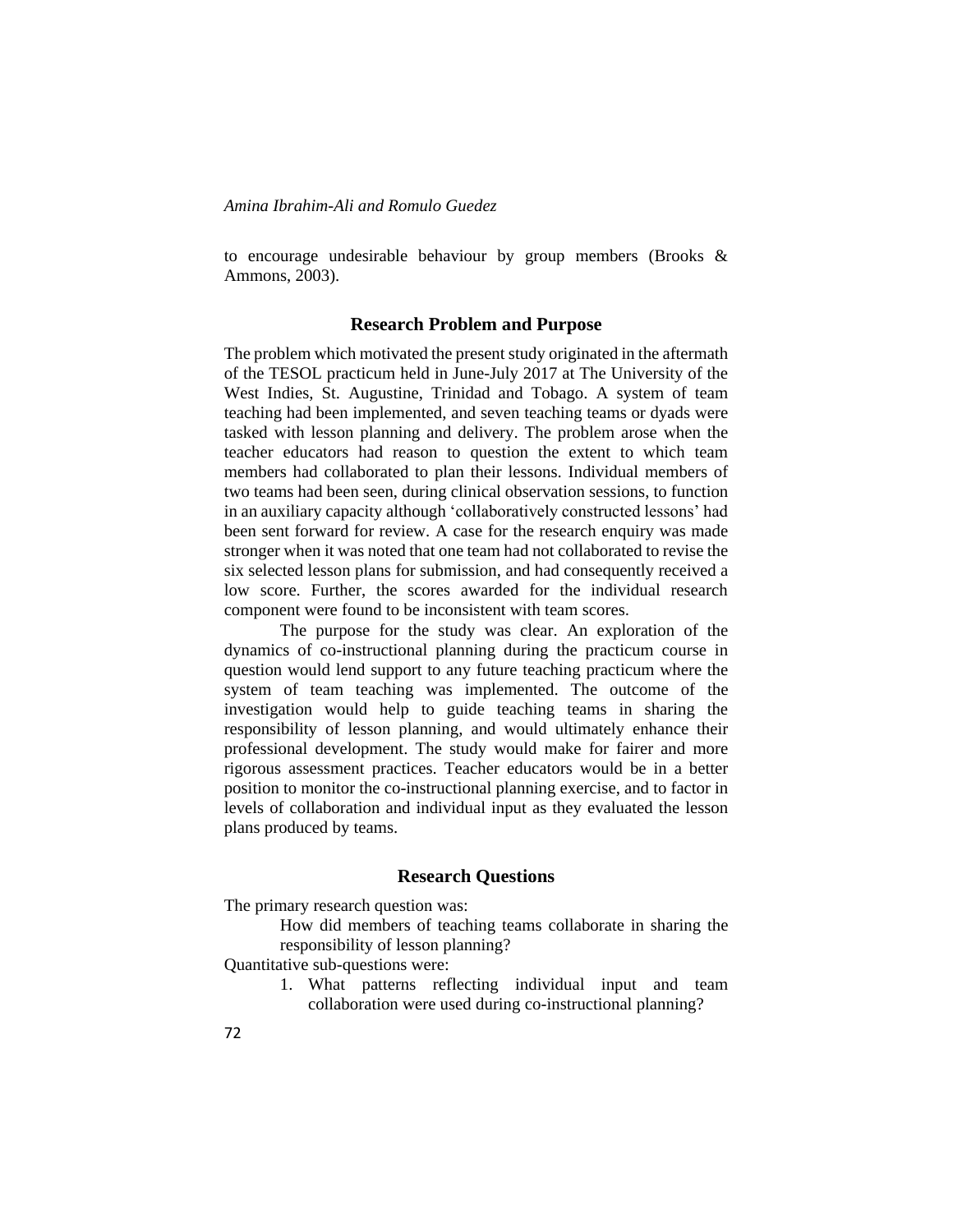> 2. What was the estimated weighting expressed in percentages for the patterns of individual input and team collaboration used during co-instructional planning?

Qualitative sub-questions were:

- 3. To what extend did the results from phase one of the study capture the patterns of individual input and team collaboration which had been followed during the Dip. TESOL practicum one year before?
- 4. How did the former teacher trainees describe their engagement in the shared lesson planning exercise in 2017?

## **Methodology**

# **Team Teaching**

In delineating the steps in the research process, it is significant to begin with the conditions under which the teacher trainees were oriented to the system of team teaching during the practicum exercise, and how they were expected to collaborate**.** Teacher trainees (n=14) were placed into seven randomly matched pairs and told that instructional planning and lesson delivery would be carried out collaboratively, in their designated teams or dyads. Their orientation to co-teaching took place through a series of prepracticum workshops where teams became better acquainted and were afforded the opportunity to work together. Two workshops were conducted offsite on the protection of the rights of the refugee population, and three were conducted onsite on syllabus creation, pronunciation, and lesson-planning and delivery. In onsite workshops one and three, each dyad constructed an eight-week syllabus for an assigned CEFR level, and was asked to design and present two lessons. The teams were also charged with the shared responsibility of administering the oral placement tests to the adult refugee population in order to determine learner level and need.

The seven dyads were provided with guidelines with respect to when their weekly lessons were due on the online platform, Edmodo. They were advised to use this forum for inter- and intra-team collaboration. Inter-team collaboration was crucial for the drafting of lesson plans in pairs or dyads, whereas intra-team collaboration was useful for the discussion of lesson content and themes with other teams who taught the same classes.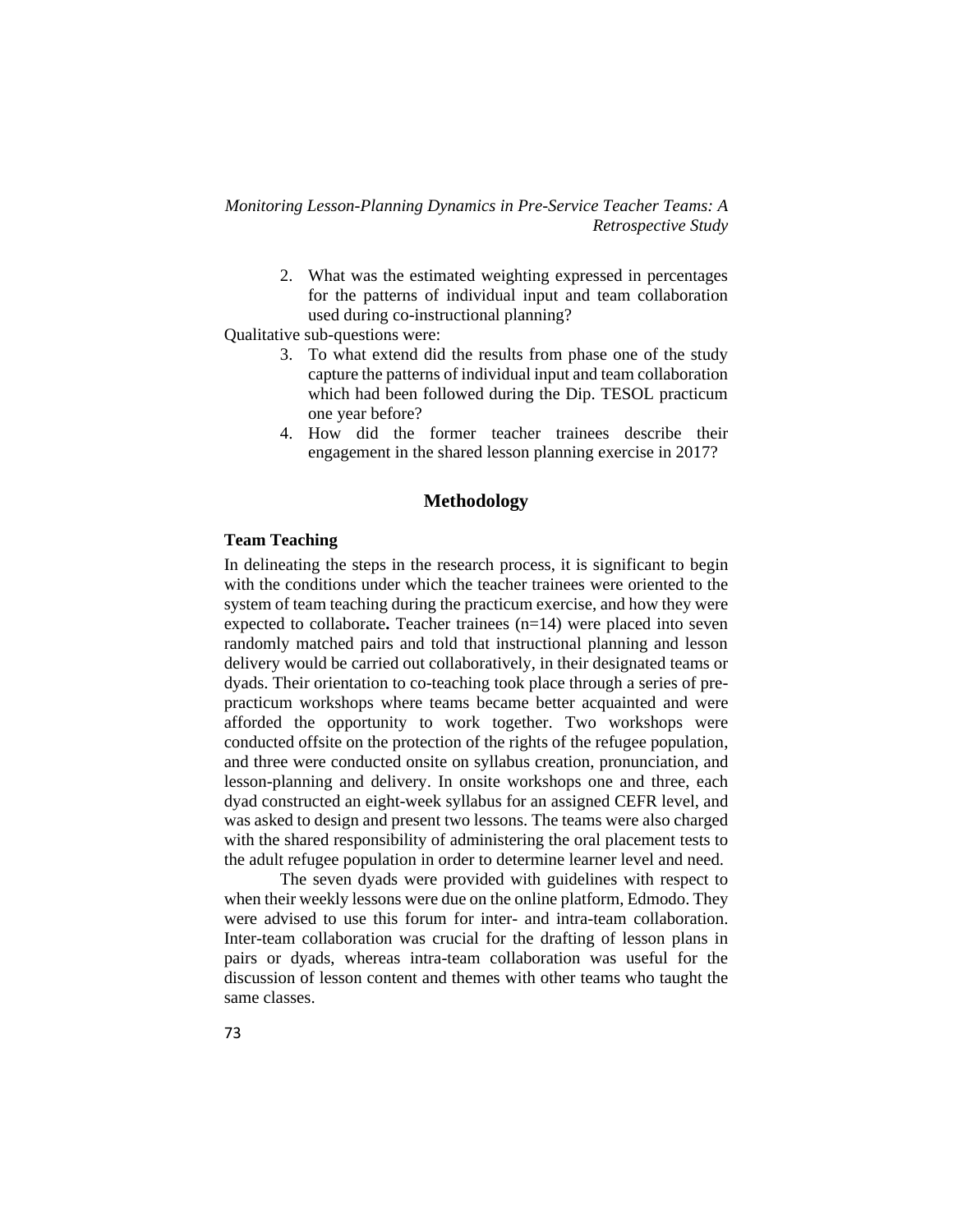Apart from the requirement to post their lessons on the online platform at a specified time, teams were not presented with formal guidelines as to how they should collaborate to plan their lessons together. Rather, it was left to them, as it is typically left to (seasoned) teaching teams, to establish their own norms and routines and to seek out their own workspaces (Alloway, 2013). A weekly meeting was, nonetheless, held at the close of classes on Saturday where teams reported on what had taken place during the week before as they planned and delivered their lessons. Their accounts were related primarily to the teaching content they had delivered, and how the groups of learners had fared.

# **Research Design**

Given the aim of this investigation and its timing, i.e. after the teaching practicum exercise had been brought to a close, a sequential explanatory mixed methods design was considered to be most appropriate to reap optimal results. The design entails two well-defined phases in a sequential format, beginning usually with a quantitative phase preceding a qualitative one. Data and data analysis from the quantitative phase offer a broad understanding of the problem at issue. Data and data analysis emanating from the qualitative phase serve to provide explanations for the results in statistical form through the in-depth views of research participants (Ivankova et al., 2006).

The aim of the study was twofold. It sought primarily to identify the patterns of individual contribution and team collaboration which trainees (n=14) followed as they engaged in co-instructional planning during the 2017 teaching practicum at UWI St. Augustine. It also sought to explore in depth the factors which had contributed to the formation of these patterns. Each of the two aims described, that is, identifying patterns and exploring factors, required a different research method. Mixing both kinds of data within the study was, therefore, necessary given that neither a quantitative nor a qualitative method on its own would suffice.

An influential factor in choosing a mixed-methods research design was the timing of the study. Once the teaching practicum had been brought to a close, there was little incentive for former teacher trainees to participate in the study, since this had no bearing on their grades. The researchers were mindful of the literature which spoke of the reluctance of team members to evaluate their peers, or to accept peer feedback as accurate, particularly if ratings were poor (Topping, 1998). They were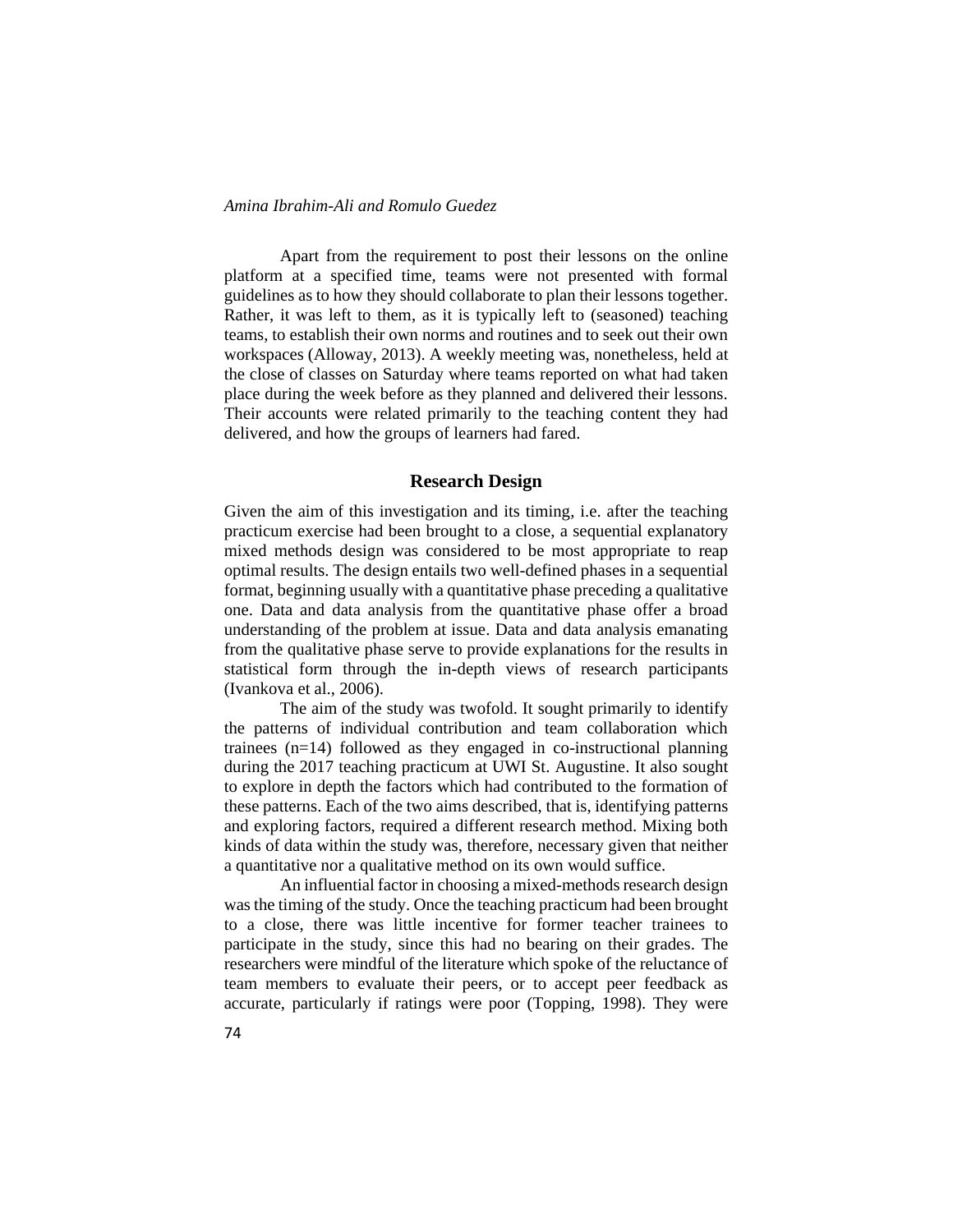equally apprehensive about conducting peer assessments at the end of a programme, since these had been found to motivate undesirable behaviour by group members (Brooks & Ammons, 2003).

The use of a sequential explanatory mixed methods design to guide the study afforded the researchers the opportunity to set the research in motion by first collecting, classifying and analysing metadata using descriptive statistics. Asking former pre-service teachers to validate the results and to provide their own views of what had transpired during the teaching practicum meant that they were not being asked to evaluate their peers. Rather, they were being asked to assess the system of individual input and team collaboration. They achieved this by firstly interrogating the preliminary data set presented to them, and then providing their comments. Conducting the quantitative phase first and prioritising, or giving more weight to, the collection and analysis of data in this phase of the study (Ivankova et al., 2006) was expected to yield greater accuracy overall.

#### **Data Collection Procedure and Participants**

The first phase was carried out six months after the TESOL teaching practicum of June-July 2017. This stage involved gathering and classifying information from 172 lesson plans and 158 supporting documents that had previously been uploaded to Edmodo by former TESOL trainees (n=14; 12 females, 2 males). A listing of lesson plans and supporting documents in various formats — Adobe documents, audio files, Microsoft Word documents and PowerPoint presentations — were compiled by their designated names in an Excel spreadsheet according to teams. Basic metadata (*author*, *created*, *modified by*, and *last modified date*) were then extracted and enabled the researchers to identify possible patterns reflecting individual contribution and team collaboration.

Metadata were used because they are embedded in the details of documents or files. Metadata provide a history of each document, revealing when the document was first created, who authored it, the editing time spent and the last time that the document was modified. For one team who had posted lesson plans in Adobe PDF format only, metadata were limited to the trainee who had uploaded the respective documents. This, no doubt, made a strong case for validating the findings.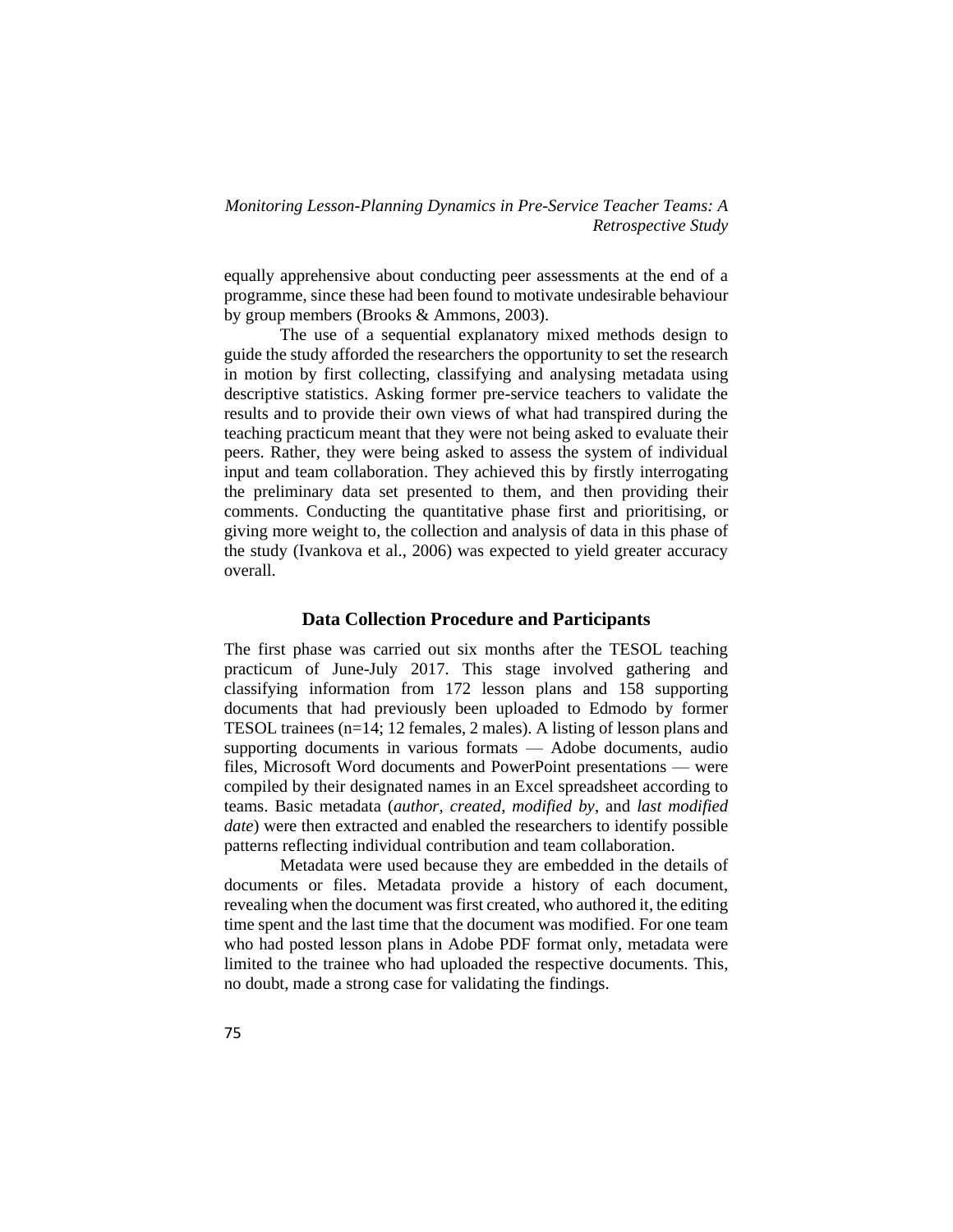This second phase of the study was carried out one year after teacher trainees had successfully completed the practicum. Researchers sought validation of the patterns which had emerged during phase one of the study. But the focus here included an exploration of the factors that contributed to the use of certain patterns of collaboration. This was what Ivankova et al. (2006) referred to as the intermediate stage of the research. It is the stage when results obtained from phase one inform the data collection process in the second phase, and where the quantitative and qualitative data connect, and the results from both data sets are integrated.

The former trainees were invited to first scrutinize the spreadsheet alongside the preliminary patterns of individual contributions and team collaboration and to ensure that these data were as accurate as possible. They were then asked to respond to the following questions: (a) To what extent did the results of the study capture the patterns of individual input and team collaboration which your team followed during the DipTESOL practicum in June-July 2017? (b) How would you, former teacher-trainees, describe your engagement in the shared lesson planning exercise in 2017?

The former trainees were encouraged to check, update and revise their respective Excel spreadsheets (metadata), but in particular those cells containing information on authorship and collaboration. They were invited to provide their comments or verbal reports on the exercise. They were informed at this time of their right to remain anonymous, to participate or refuse to participate, or to withdraw from the study at any point in time. One former teacher trainee who had asked, was assured that participation or non-participation would not impact the grade which had been awarded for the TESOL teaching practicum course. Of the 14 former TESOL trainees (or seven dyads) who participated in this study, 11 former TESOL trainees (10 females and 1 male) willingly took part in the second phase of this research and, at least one member of each team provided comments on their respective datasets and undertook the task of data validation. Comments were provided on the Excel spreadsheet, through email and face-to-face reports which were transcribed. Eight participants used email, three gave verbal reports, and one emailed his/her feedback and gave a verbal report.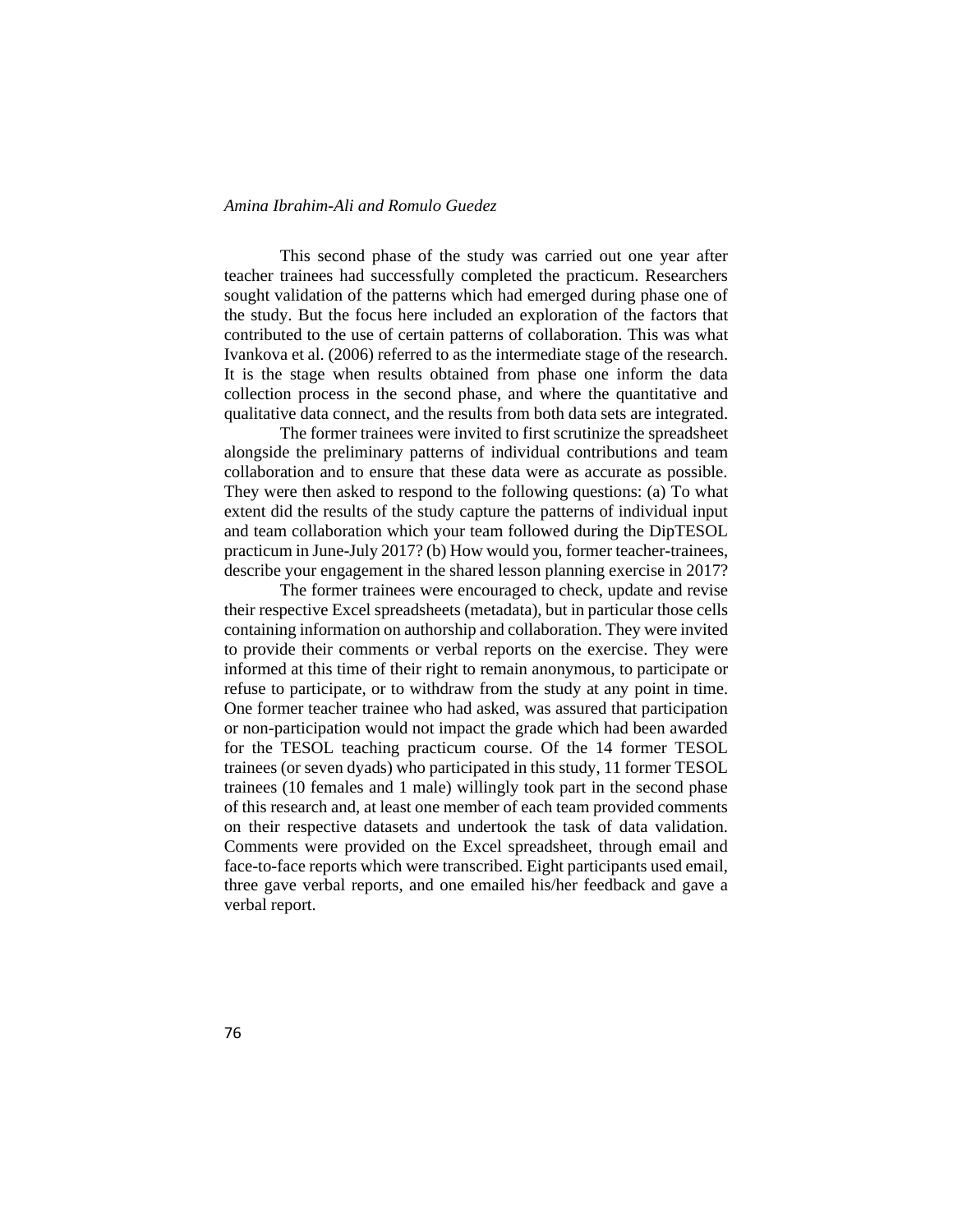#### **Data Analysis**

Descriptive statistics were used to analyse the quantitative data which aimed to provide profiles of peer contribution and team collaboration during the process of co-instructional planning. This analysis focused on: 1) representing the patterns of contribution/collaboration which had guided the creation and modification of lessons; and 2) representing these patterns in percentages per group.

Percentages were calculated by dyad, by phase, according to the type of instructional materials, that is, lesson plans or supporting documents, and according to patterns of collaboration. For each dyad in a particular phase, the number of lesson plans created or modified following a specific pattern of individual contribution or team collaboration were added together. Then, the total number of lesson plans by dyad and by phase was calculated. The percentage corresponding to a particular pattern of collaboration was obtained by dividing the number of lesson plans for a given pattern of collaboration by the total number of lesson plans. Then, the percentage of lesson plans by dyad and by phase was calculated. A similar procedure was followed to obtain the respective total of supporting documents by dyad and by phase and the respective percentages for patterns of collaboration for supporting documents (Table 4).

Qualitative data were collected via email correspondence and indepth interviews. Comments were made on the Excel spreadsheet, and verbal reports were transcribed. The examination of qualitative data was guided by a thematic analysis of the written and verbal comments made by former trainee teachers. The aim here was twofold: (a) to validate the data reflecting individual contributions and team collaboration and, (b) to gain an insider view of (some of) the dynamics which were at play during the co-instructional planning exercise.

In accordance with the principles of mixed-methods research it was necessary for the data from both the quantitative and qualitative stages of the research, as well as the results of the data analysis from both phases to be integrated to ensure a more comprehensive interpretation of the findings (Creswell, 2014; Plano Clark & Creswell, 2014). This level of integration is achieved in the discussion and conclusion section of this paper.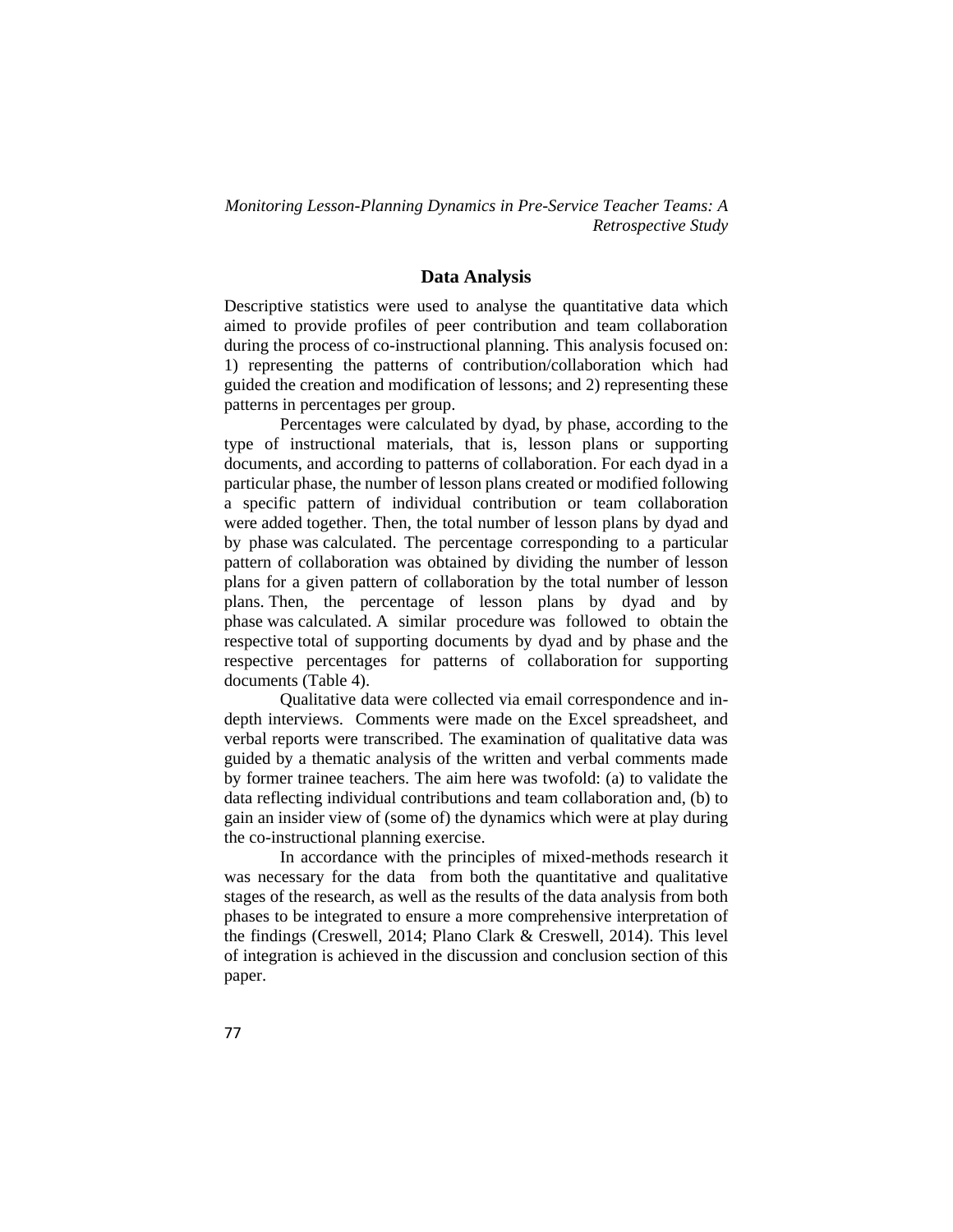# **Findings**

#### **Quantitative Data**

*Research Question #1. What patterns reflecting individual input and team collaboration were used during co-instructional planning?* The initial analysis carried out during phase one revealed two patterns: (1) individual contribution or non-collaboration (nc) in which one peer undertook the task of developing the whole lesson and, (2) partial collaboration or co-operation (cp), in which the work of developing instructional materials was split between peers, i.e., one creating the lesson, the other revising it. During phase two the remaining three patterns emerged: (3) collaboration in lesson creation (cbc) where both peers collaborated to create the lesson and one peer revised it; (4) collaboration in lesson revision (cbr) where one peer created the lesson, but both undertook the task of revising it; and, (e) full-collaboration (fcb) in lesson creation and revision where both peers participated in creating and revising the lesson. Table 2 shows patterns identified during phases one and two. The structure used to illustrate these patterns of collaboration consists of two terms. The term on the left of the arrow indicates the author(s) of the respective lesson. The term on the right represents the member(s) who last modified the respective lesson. The plus sign is read as in collaboration with, and the arrow points to the agent(s) who undertook the task of refining the lesson.

| <b>VVIIUVVIUUVII</b>   |   |                             |                                                                  |
|------------------------|---|-----------------------------|------------------------------------------------------------------|
| <b>Lesson Creation</b> |   | Lesson<br><b>Adaptation</b> | <b>Emerging Patterns</b>                                         |
| <b>Phase One</b>       |   |                             |                                                                  |
| $P_{a}$                |   | $P_{a}$                     | Non-Collaboration (Individual Input) = $nc$                      |
| $P_{a}$                |   | P <sub>b</sub>              | Cooperation (Split Work of Creation and Revision of Lesson) = cp |
| <b>Phase Two</b>       |   |                             |                                                                  |
| $P_a + P_b$            |   | $P_{\rm a}$                 | Collaboration in Lesson Creation = cbc                           |
| $P_{a}$                | → | $P_a + P_b$                 | Collaboration in Lesson Revision = cbr                           |
| $P_a + P_b$            | → | $P_a + P_b$                 | Full Collaboration in Lesson Creation and Revision = fcb         |

**Table 2. Emerging Patterns Illustrating Individual Contribution and Team Collaboration**

*Note*. P = Peer, and the subscript letters  $\alpha$ <sup>3</sup> or  $\beta$ <sup>5</sup> represent the respective participants.

78 Using the arrows, as shown in Table 2, to set lesson creation apart from lesson revision, Table 3 illustrates the patterns of collaboration implemented by dyads during seven weeks of the teaching practicum.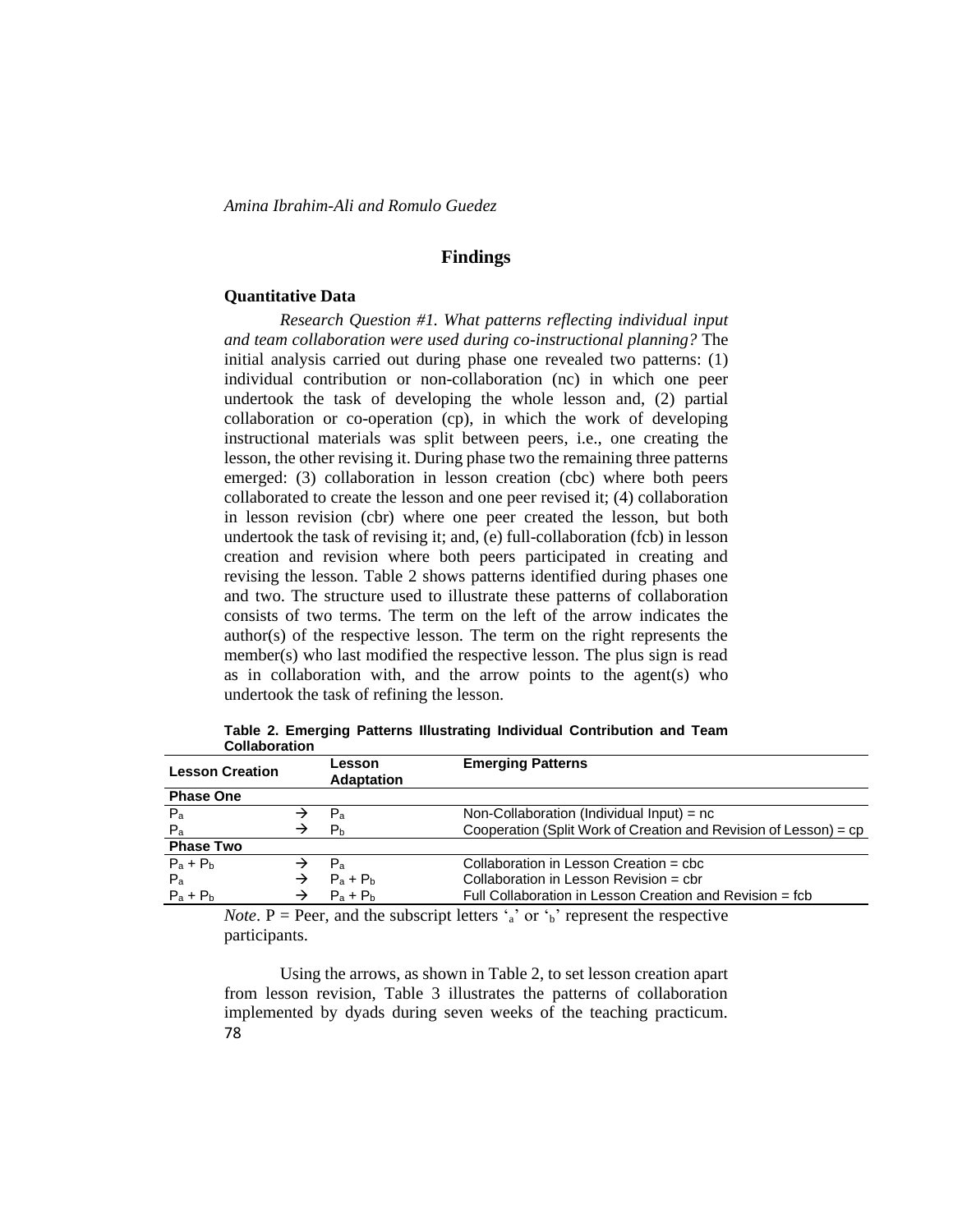Following the same notation, Table 4 provides: (1) an overview of findings from the initial and final analyses; (2) data validated by participants in phase two; and (3) the identified patterns of contribution/collaboration. Findings obtained in phase two also revealed more complex patterns of collaboration by dyads  $D_2$ ,  $D_3$ ,  $D_4$  and  $D_5$  (Tables 2 and 3). However, patterns of full collaboration can be observed in dyads  $D_3$  and  $D_5$ . Conversely, less complex patterns of collaboration were revealed for dyads  $D_1$ ,  $D_6$  and  $D_7$  only. In a co-operative manner these dyads split the work of creating lessons. In addition, the most striking aspect emerging from these findings seems to be that dyads  $D_1$ ,  $D_3$ ,  $D_4$  and  $D_6$  sustained individualistic patterns of non-collaboration in both stages, or, in lesson creation and revision (tables 3 and 4).

**Table 3. Collaboration Patterns by Week**

|                                   | Dyads / Weeks |                |             |         |                |                |                |
|-----------------------------------|---------------|----------------|-------------|---------|----------------|----------------|----------------|
| <b>Pattern</b>                    | D1            | D <sub>2</sub> | $D_3$       | D4      | D <sub>5</sub> | D <sub>6</sub> | D <sub>7</sub> |
| $P_a \rightarrow P_a$             | 1-7           | $1-3, 5, 7$    | $1 - 7$     | $1 - 7$ | 2.5            | 1-7            | 1-7            |
| $P_a \rightarrow P_b$             | $1 - 7$       |                |             |         | $1 - 7$        | $3 - 7$        | $2 - 7$        |
| $P_a + P_b \rightarrow P_a$       |               |                |             | $1-5.7$ |                |                |                |
| $P_a \rightarrow P_a + P_b$       |               | $3 - 7$        |             |         |                |                |                |
| $P_a + P_b \rightarrow P_a + P_b$ |               |                | $1, 2, 4-6$ |         | 1. 4-7         |                |                |

Metadata accurately described the patterns of collaboration implemented by dyads  $D_6$  and  $D_7$ . This finding appeared to be attributed to the fact that these dyads implemented patterns of non-collaboration and co-operation only. On the other hand, findings obtained from metadata for dyads  $D_2$ ,  $D_3$ ,  $D_4$  and  $D_5$  differ from phase one to phase two as new patterns of collaboration emerged in phase two through data validation. This, however, was not the case for dyad  $D_1$  as the same patterns of collaboration emerged in both phases (see Table 4).

*Research Question #2: What was the estimated weighting expressed in percentages for the patterns of individual input and team collaboration used during co-instructional planning?* The estimated weighting (or total in phase 2) expressed in percentages for patterns of non-collaboration (nc), co-operation (cp), partial collaboration (cbc and cbr) and full collaboration (fcb) was calculated using findings from the final analysis in phase 2 as shown in Table 4. In Table 4, the two columns labelled 'Total' for phases 1 and 2, represent the sum of the total number of lesson plans and supporting documents for the respective patterns of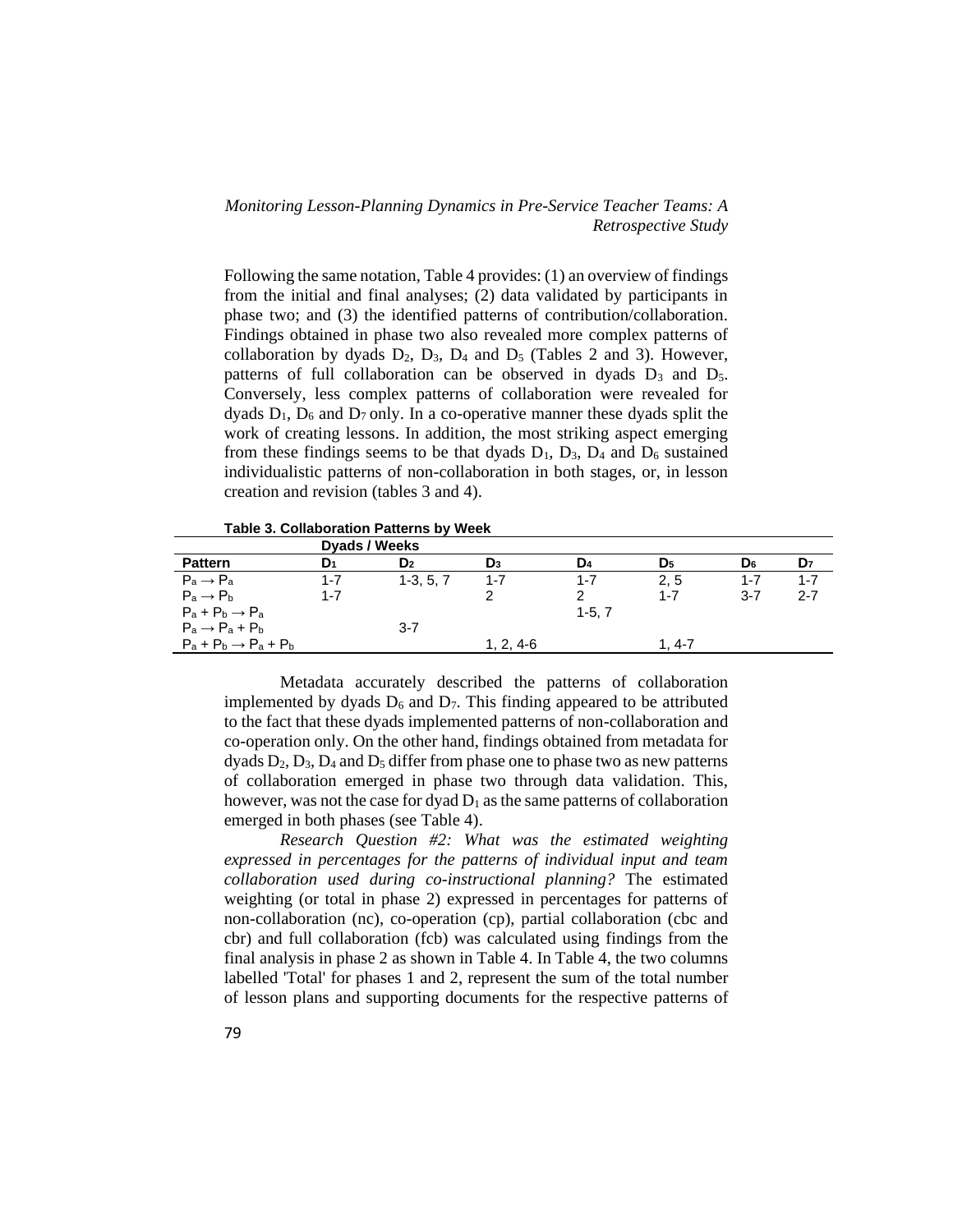collaboration. This calculation was performed separately for each dyad, phase and pattern of collaboration. The described procedure was applied to each dyad in both phase 1 and phase 2.

Dyads  $D_1$ ,  $D_6$  and  $D_7$  appeared to share similar patterns of collaboration, that is, non-collaboration and co-operation. In  $D_1$  and  $D_6$ , the weighting of non-collaboration (55.32% and 76.74%, respectively) was not only sustained but was greater than that of co-operation (44.68% and  $23.26\%$ ). D<sub>7</sub> displayed the following weightings in the categories of non-collaboration and co-operation: 43.48% and 56.52%.

Only two dyads,  $D_2$  and  $D_4$ , displayed patterns of partial collaboration (either at the stage of lesson creation or revision). The collaborative effort invested by  $D_2$  at the stage of creation was 60%, while non-collaboration was 40%. On the other hand, D<sup>4</sup> invested 30.30% in collaboration at the stage of lesson creation, 3.03% in co-operation and, 66.67% in non-collaboration.  $D_3$  and  $D_5$  were identified as the only dyads who achieved patterns of full collaboration; 12.38% and 29.03%, respectively. However,  $D_3$  achieved 86.67% in non-collaboration or split work, and  $0.95\%$  in co-operation.  $D_2$  remained as the only dyad that did not display patterns of co-operation. In sum,  $D_5$  appeared to be the dyad that implemented the most balanced approach to collaboration, having devoted 51.61% to co-operation and 19.35% to non-collaboration or split work (see figures in Appendix 1).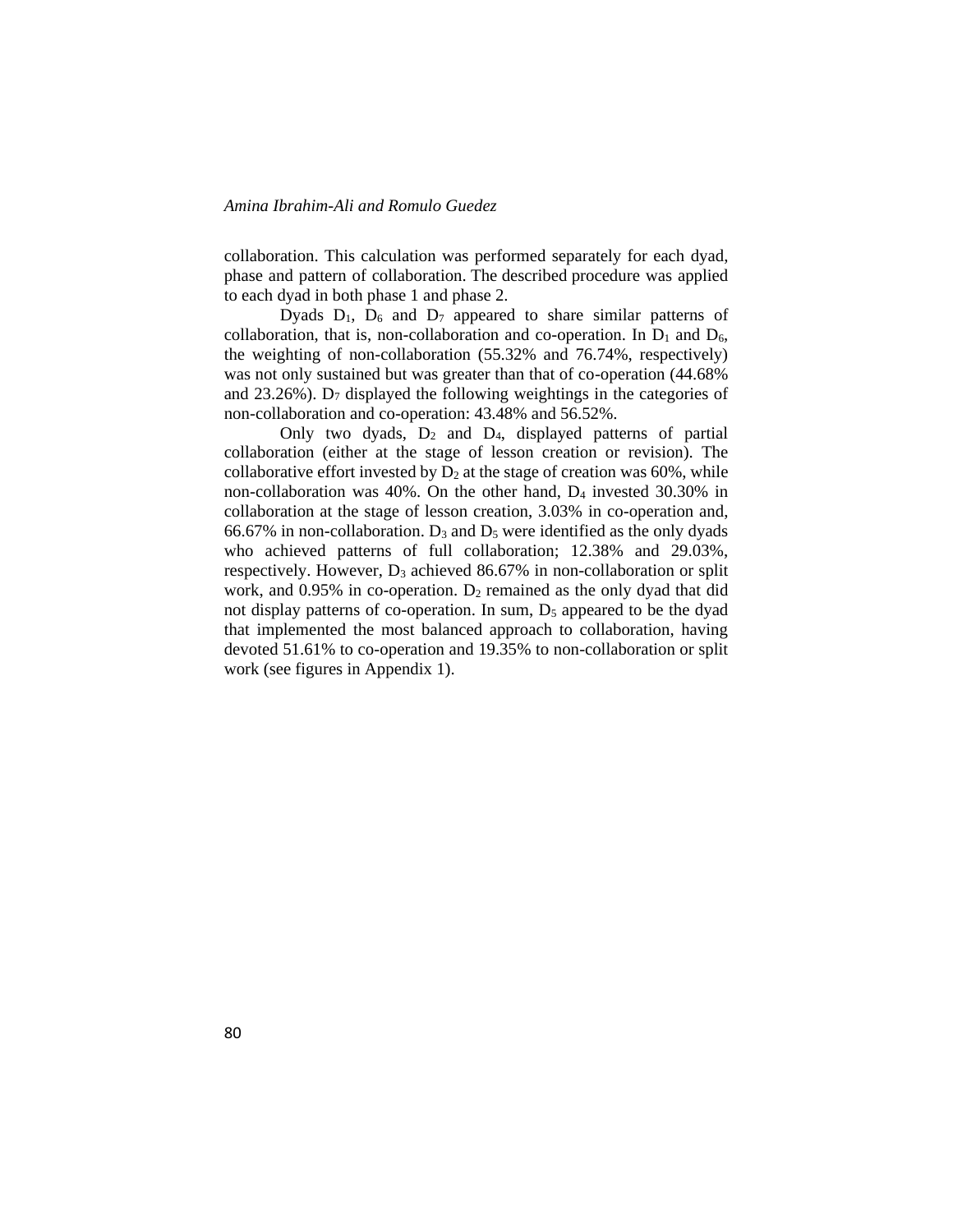|                |                                 |       |             | <b>Phase 1: Initial Analysis</b> |             |            | <b>Phase 2: Final Analysis</b> |                         |  |  |
|----------------|---------------------------------|-------|-------------|----------------------------------|-------------|------------|--------------------------------|-------------------------|--|--|
| Dyad           | <b>Pattern of Collaboration</b> |       | $LPJ$ (%)   | $SDZ$ (%)                        | Total/(%)   | $LP/$ (%)  | $SDZ$ (%)                      | Total $\mathcal{N}(% )$ |  |  |
| $D_1$          | $P_1 \rightarrow P_1$           | (nc)  | 6/ (27.3)   | 12/ (48.0)                       | 18/ (38.3)  | 1/(4.5)    | 6/ (24.0)                      | $7/$ (14.9)             |  |  |
|                | $P_2 \rightarrow P_2$           | (nc)  | 10/ (45.4)  | 5/ (20.0)                        | 15/ (31.9)  | 14/ (63.7) | 5/ (20.0)                      | 19/ (40.4)              |  |  |
|                | $P_1 \rightarrow P_2$           | (cp)  | 6/ (27.3)   | 6/ (24.0)                        | 12/ (25.5)  | 7/ (31.8)  | 12/ (48.0)                     | 19/ (40.4)              |  |  |
|                | $P_2 \rightarrow P_1$           | (cp)  |             | $2/$ (8.0)                       | 2/ (4.3)    |            | 2/ (8.0)                       | 2/ (4.3)                |  |  |
|                | Total (LP+SD per Dyad)          |       | 22          | 25                               | 47/ (100.0) | 22         | 25                             | $47/$ (100.0)           |  |  |
| D <sub>2</sub> | $P_3 \rightarrow P_3$           | (nc)  | 9/ (42.9)   | 3/ (75.0)                        | 12/ (48.0)  | 3/ (14.3)  | 4/ (100.0)                     | $7/$ (28.0)             |  |  |
|                | $P_4 \rightarrow P_4$           | (nc)  | $2/$ (9.5)  |                                  | $2/$ (8.0)  | 3/ (14.3)  |                                | 3/ (12.0)               |  |  |
|                | $P_3 \rightarrow P_4$           | (cp)  | 10 / (47.6) |                                  | 10/ (40.0)  |            |                                |                         |  |  |
|                | $P_4 \rightarrow P_3$           | (cp)  |             | $1/$ (25.0)                      | 1/(4.0)     |            |                                |                         |  |  |
|                | $P_3 \rightarrow P_3 + P_4$     | (br)  |             |                                  |             | 12/ (57.1) |                                | 12/ (48.0)              |  |  |
|                | $P_4 \rightarrow P_3 + P_4$     | (cbr) |             |                                  |             | 3/ (14.3)  |                                | 3/ (12.0)               |  |  |
|                | Total of LP + SD per Dyad       |       | 21          | 4                                | 25/ (100.0) | 21         | 4                              | 25/ (100.0)             |  |  |

Table 4. *Quantitative Findings from Phases 1 and 2*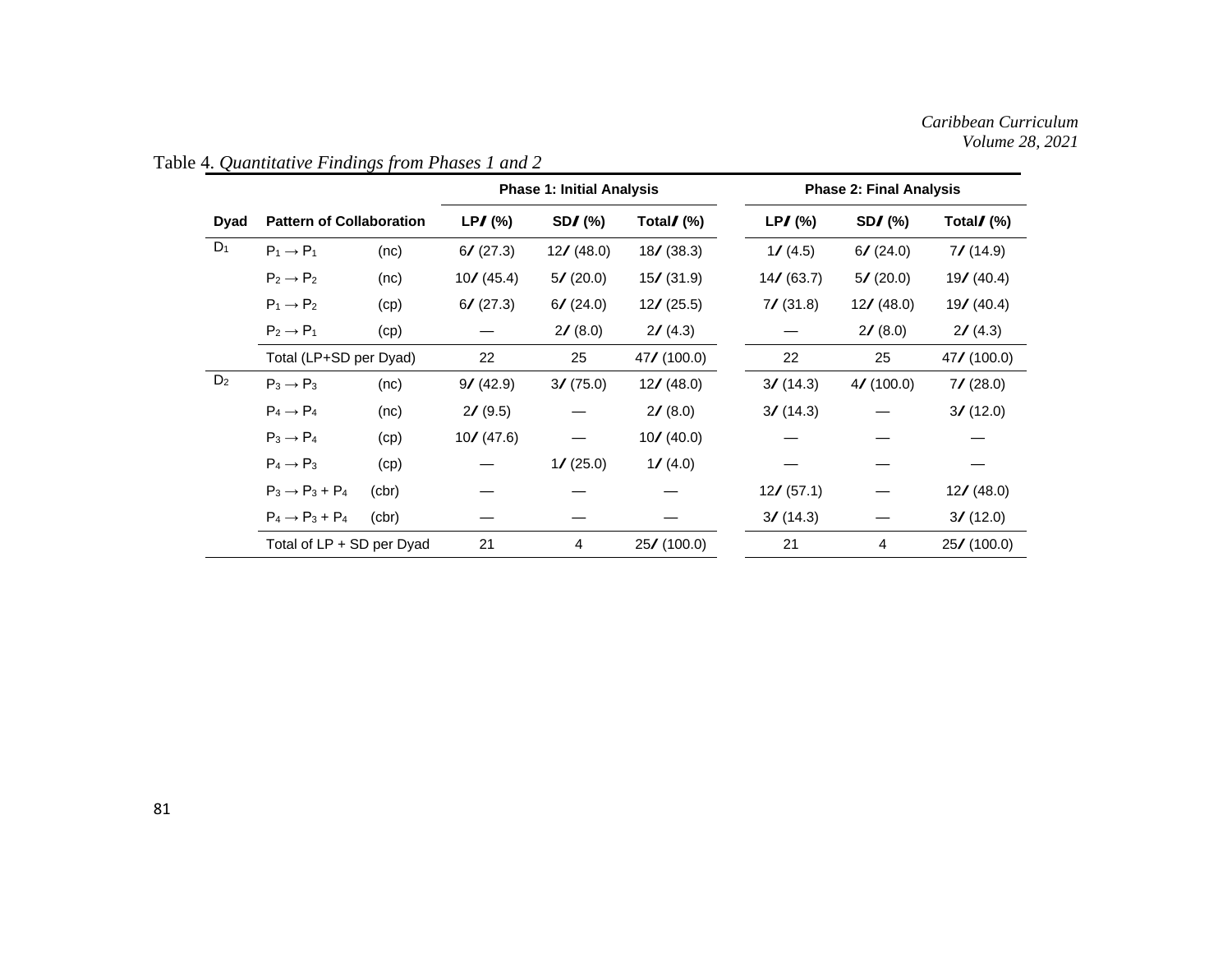|             |                                         |       | <b>Phase 1: Initial Analysis</b> |               |                         | <b>Phase 2: Final Analysis</b> |            |                         |  |  |
|-------------|-----------------------------------------|-------|----------------------------------|---------------|-------------------------|--------------------------------|------------|-------------------------|--|--|
| <b>Dyad</b> | <b>Pattern of Collaboration</b>         |       | $LP/$ (%)                        | $SDZ$ (%)     | Total $\mathcal{J}(\%)$ | $LP/$ (%)                      | $SD/(\%)$  | Total $\mathcal{N}(% )$ |  |  |
| $D_3$       | $P_5 \rightarrow P_5$                   | (nc)  | 2/(9.5)                          | 29/ (34.5)    | 31/ (29.5)              | 3/ (14.3)                      | 28/ (33.3) | 31/ (29.5)              |  |  |
|             | $P_6 \rightarrow P_6$                   | (nc)  | 15/ (71.4)                       | 55/ (65.5)    | 70/ (66.7)              | 8/ (38.1)                      | 52/ (61.9) | 60 / (57.1)             |  |  |
|             | $P_5 \rightarrow P_6$                   | (cp)  | $4/$ (19.1)                      |               | 4/(3.8)                 |                                | 1/ (1.2)   | 1/ (1.0)                |  |  |
|             | $P_5+P_6 \rightarrow P_5+P_6$           | (fcb) |                                  |               |                         | 10/(47.6)                      | 3/ (3.6)   | 13/ (12.4)              |  |  |
|             | Total of LP + SD per Dyad               |       | 21                               | 84            | 105                     | 21                             | 84         | $105/$ (100.0)          |  |  |
| $D_4$       | $P_7 \rightarrow P_7$                   | (nc)  | 18/ (78.3)                       |               | 18/(54.6)               | 6/ (26.1)                      |            | 6/ (18.2)               |  |  |
|             | $Ps \rightarrow Ps$                     | (nc)  | 5/ (21.7)                        | $10/$ (100.0) | 15/ (45.4)              | 8/ (34.8)                      | 8/ (80.0)  | 16/ (48.5)              |  |  |
|             | $P_7 \rightarrow P_8$                   | (cp)  |                                  |               |                         |                                | 1/ (10.0)  | 1/(3.0)                 |  |  |
|             | $P_7 + P_8 \rightarrow P_8$             | (abc) |                                  |               |                         | 9/ (39.1)                      | 1/ (10.0)  | $10/$ (30.3)            |  |  |
|             | Total of LP + SD per Dyad               |       | 23                               | 10            | 33/ (100.0)             | 23                             | 10         | 33/ (100.0)             |  |  |
| $D_5$       | $P_9 \rightarrow P_9$                   | (nc)  |                                  | 3/ (60.0)     | 3/ (9.7)                |                                | 3/ (60.0)  | 3/ (9.7)                |  |  |
|             | $P_{10} \rightarrow P_{10}$             | (nc)  | 26/ (100.0)                      | 2/(40.0)      | 28/ (90.3)              | 1/(3.8)                        | 2/ (40.0)  | 3/ (9.7)                |  |  |
|             | $P_9 \rightarrow P_{10}$                | (cp)  |                                  |               |                         | 8/ (30.8)                      |            | 8/ (25.8)               |  |  |
|             | $P_{10} \rightarrow P_9$                | (cp)  |                                  |               |                         | 8/ (30.8)                      |            | 8/ (25.8)               |  |  |
|             | $P_9 + P_{10} \rightarrow P_9 + P_{10}$ | (fcb) |                                  |               |                         | 9/ (34.6)                      |            | 9/ (29.0)               |  |  |
|             | Total of LP + SD per Dyad               |       | 26                               | 5             | 31/ (100.0)             | 26                             | 5          | 31/ (100.0)             |  |  |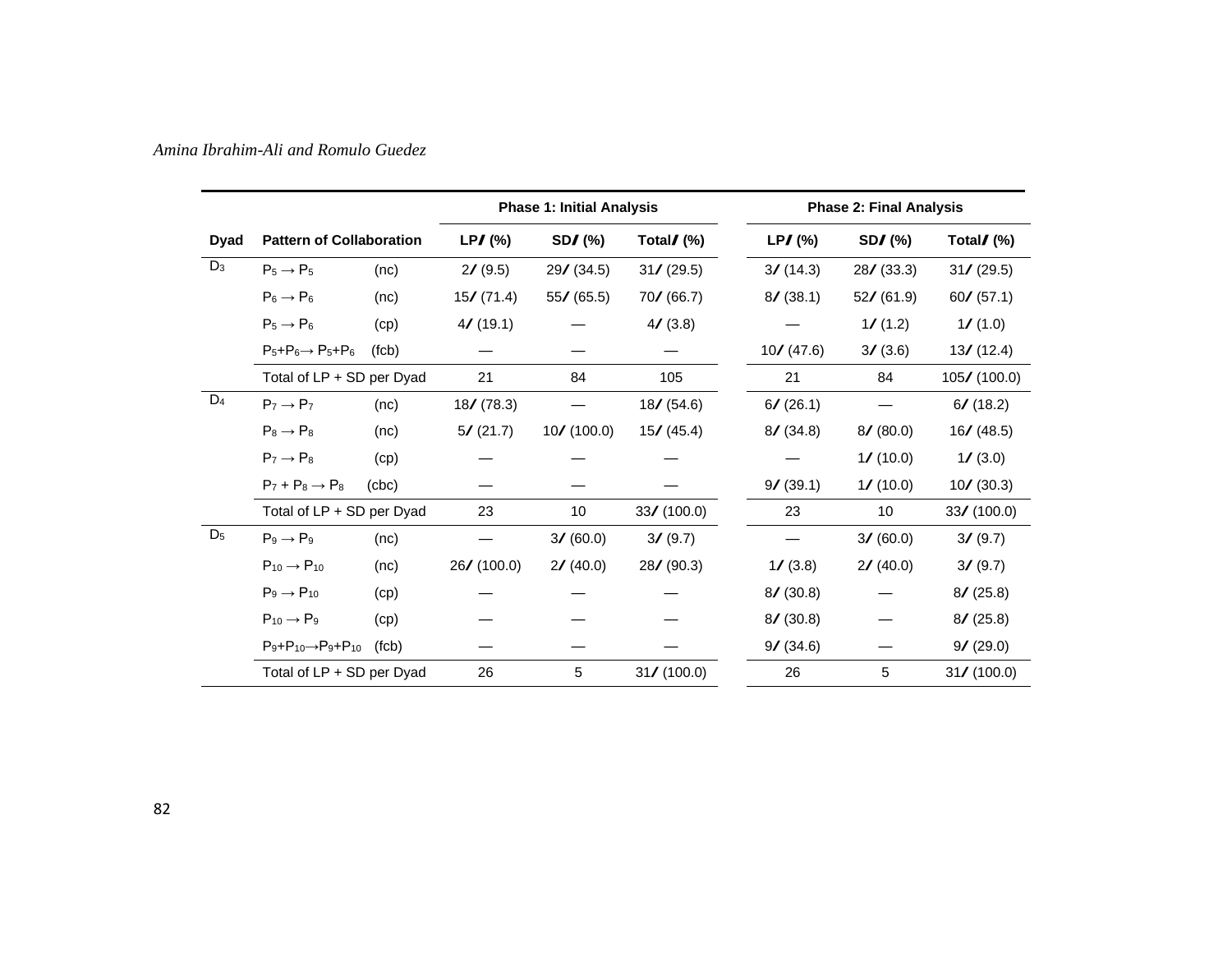|                |                                                                            |      | <b>Phase 1: Initial Analysis</b> |                                      |             |  | <b>Phase 2: Final Analysis</b> |              |                         |  |
|----------------|----------------------------------------------------------------------------|------|----------------------------------|--------------------------------------|-------------|--|--------------------------------|--------------|-------------------------|--|
| <b>Dyad</b>    | <b>Pattern of Collaboration</b>                                            |      | $LPJ$ (%)                        | $SDZ$ (%)<br>Total $\mathcal{N}(% )$ |             |  | $LP/$ (%)                      | $SDZ$ (%)    | Total $\mathcal{N}(% )$ |  |
| $D_6$          | $P_{11} \rightarrow P_{11}$<br>(nc)                                        |      | 11/ (34.4)                       | 4/ (36.4)                            | 15/ (34.9)  |  | 11/ (34.4)                     | 4/ (36.4)    | 15/ (34.9)              |  |
|                | $P_{12} \rightarrow P_{12}$                                                | (nc) | $12/$ (37.5)                     | 6/ (54.5)                            | 18/ (41.8)  |  | 12/ (37.5)                     | 6/ (54.5)    | 18/(41.8)               |  |
|                | $P_{11} \rightarrow P_{12}$                                                | (cp) | 2/ (6.2)                         | 1/ (9.1)                             | 3/ (7.0)    |  | 2/ (6.2)                       | 1/ (9.1)     | 3/ (7.0)                |  |
|                | $P_{12} \rightarrow P_{11}$                                                | (cp) | $7/$ (21.9)                      |                                      | $7/$ (16.3) |  | 7/ (21.9)                      |              | $7/$ (16.3)             |  |
|                | Total of LP + SD per Dyad                                                  |      | 32                               | 11                                   | 43/(100.0)  |  | 32                             | 11           | 43/ (100.0)             |  |
| D <sub>7</sub> | $P_{13} \rightarrow P_{13}$                                                | (nc) | 3/ (11.1)                        | $10/$ (52.6)                         | 13/ (28.3)  |  | 3/ (11.1)                      | $10/$ (52.6) | 13/ (28.3)              |  |
|                | $P_{14} \rightarrow P_{14}$<br>(nc)                                        |      | 6/ (22.2)                        | 1/ (5.3)                             | $7/$ (15.2) |  | 6/ (22.2)                      | 1/ (5.3)     | $7/$ (15.2)             |  |
|                | $P_{13} \rightarrow P_{14}$<br>(cp)<br>$P_{14} \rightarrow P_{13}$<br>(cp) |      | 12/ (44.5)                       | 6/ (31.6)                            | 18/ (39.1)  |  |                                | 6/ (31.6)    | 18/ (39.1)              |  |
|                |                                                                            |      | 6/ (22.2)                        | 2/ (10.5)                            | 8/ (17.4)   |  | 6/ (22.2)                      | 2/ (10.5)    | 8/ (17.4)               |  |
|                | Total of LP + SD per Dyad                                                  |      | 27                               | 19                                   | 46/ (100.0) |  | 27                             | 19           | 46/ (100.0)             |  |

*Monitoring Lesson-Planning Dynamics in Pre-Service Teacher Teams: A Retrospective Study*

*Note*. LP = Lesson plans; SD = Supporting documents. Both LP and SD indicate number of documents submitted by participant. Patterns of collaboration: nc = non-collaboration; cp = co-operation; cbc = collaboration in lesson creation; cbr = collaboration in lesson revision; fcb = full-collaboration in lesson creation and revision (see Table 2 and figures in Appendix 1).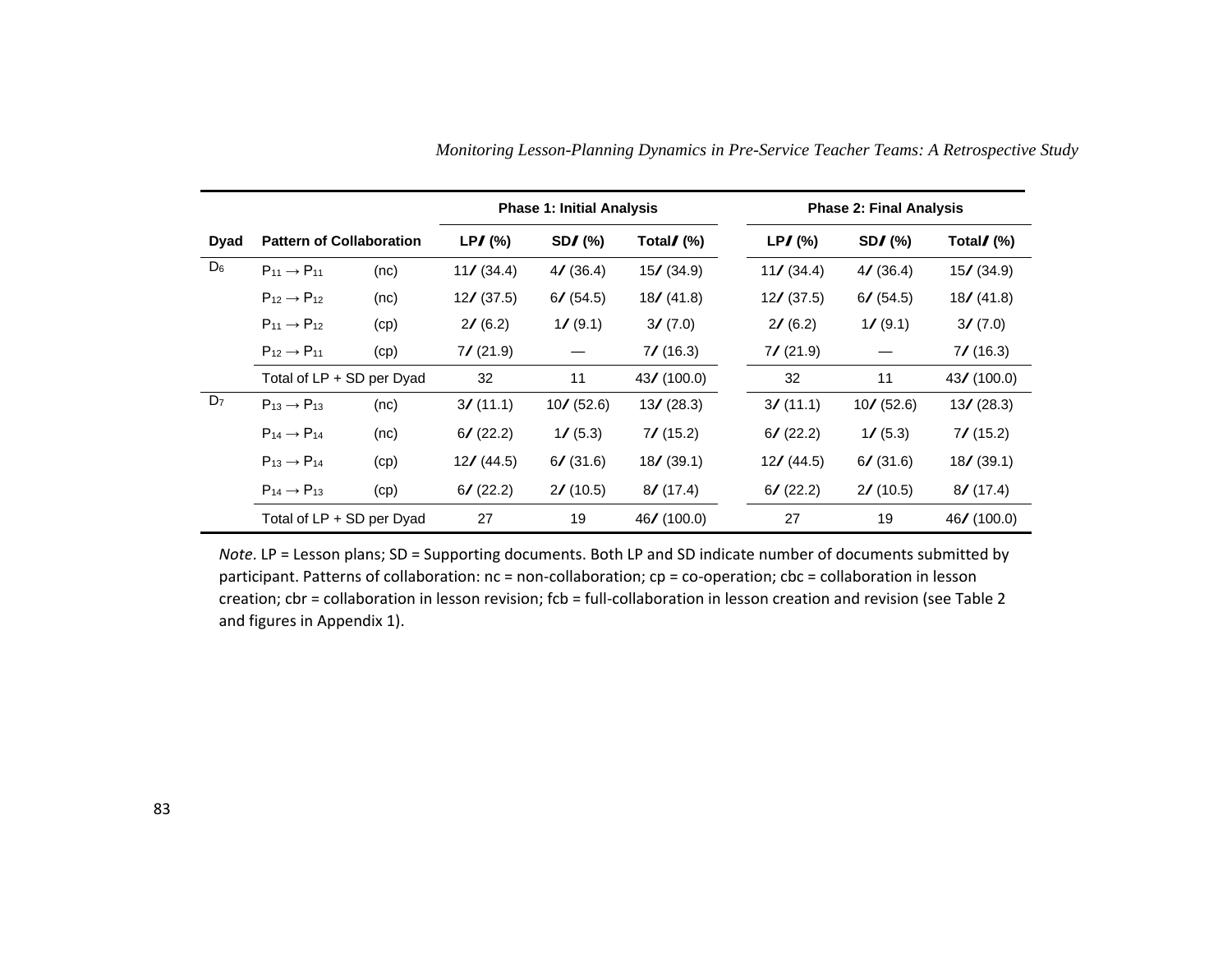*Caribbean Curriculum Volume 28, 2021*

#### **Qualitative Data**

The qualitative findings derived from phase two are presented below according to the two qualitative sub-questions #3 and #4. Readers are reminded of the primary research question for this formal enquiry: How did members of teaching teams collaborate in sharing the responsibility of lesson planning?

*Research Question #3: how far did the results from phase one of the study capture the patterns of individual input and team collaboration which your team followed during the Dip. TESOL practicum in June – July 2017?* Three former teacher trainees found that the patterns derived from the metadata accurately reflected individual input, but not team collaboration. While Edmodo had been reserved for the posting of lessons, another virtual workspace had been used for collaborative activity. Further, and perhaps given the limited timeframe in which to produce lessons in pairs, collaboration was enabled through verbal and written communication as ideas for lesson plan creation had been exchanged in person on Saturdays, or by telephone, through email, or WhatsApp messenger. According to the research participants, "We started discussing and sharing ideas after each class so as to determine how to proceed the following week"(Nancy), "When we shared the plans with each other, if the other person had suggestions they would tell the creator who edited accordingly" (Fred), "It was very difficult to indicate collaboration as sometimes I may have given an idea for the lesson and left it to [Savannah] to find the content or I might have given … the content for [Savannah] to create the lesson" (Eela), "There were some things I prepared separately and then uploaded to online doc that [Tom] would create but of course the doc then would be edited by both parties and just final information sent to Edmodo so the various comments and changes would no longer be there"(Nancy).

Four former pre-service teachers from four different teams invested a great deal of time validating results from phase one of the study. Quite to the contrary, three peer teachers who had worked alongside three of the four, stated that the results presented to them for validation were accurate and that time constraints did not allow them to provide verification: "I didn't have enough time to go through this document," (Tom) "I believe the spreadsheet is accurate as [Eela] and I generally took turns with the lesson plans and submitted it for each other's comments before submitting it for assessors" feedback,' (Savannah) "The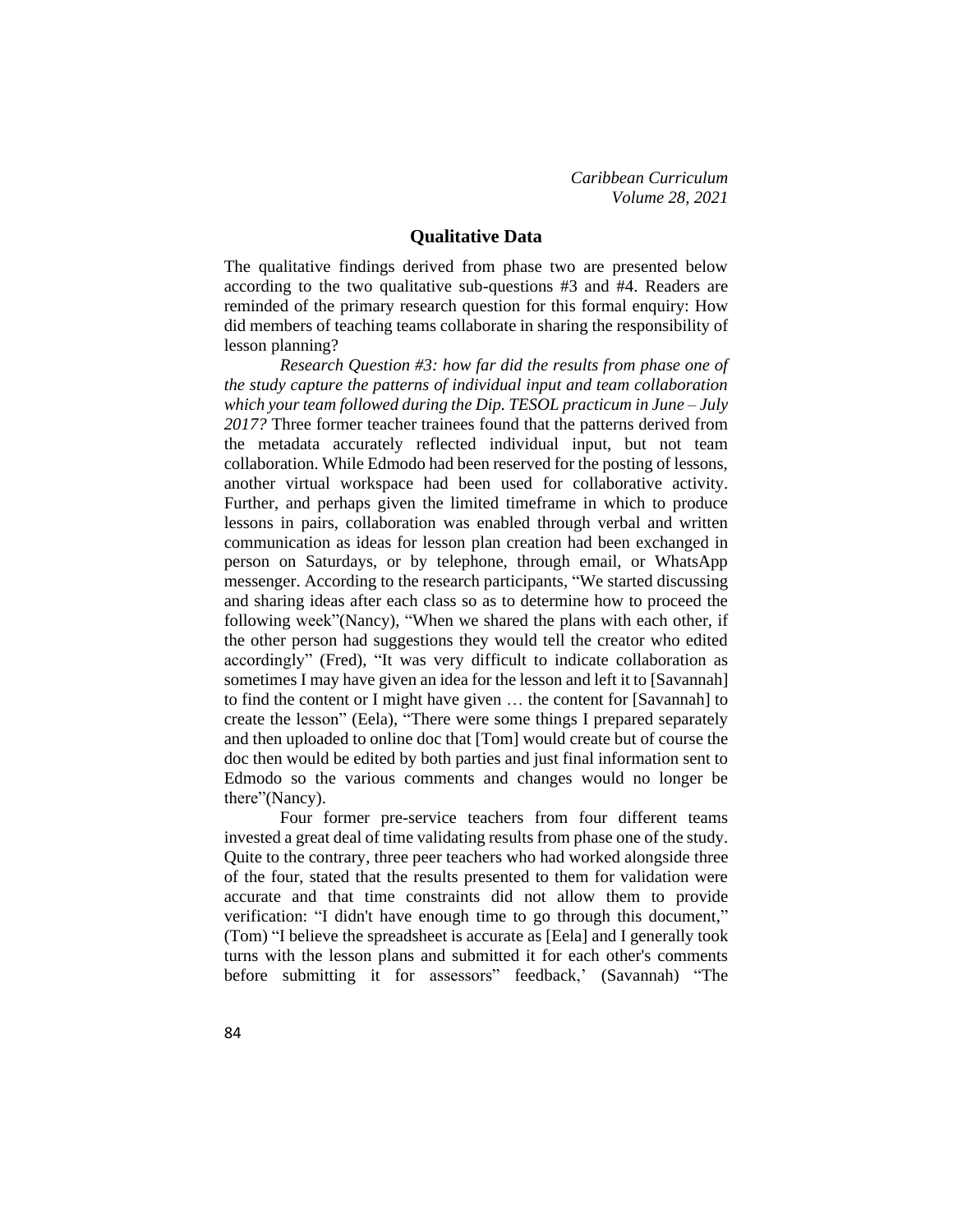information in the spreadsheet is accurate as far as I can remember. I didn't have to edit and I agree with the presentation of data" (Onika).

Individual scores noted for two of these three former pre-service teachers, i.e., Onika and Tom (see introduction) were different from those awarded to their peers and were not on par with the scores which had been awarded to their teams. It could therefore be said, that at least two of the three who were readily willing to accept the numerical data presented from phase one, may have, in fact, contributed less to instructional planning than they were willing to admit. Another possibility was that these former pre-service teachers were reluctant to rate their teammates, or that, given that the proposed task had no bearing on their scores, there was little value in undertaking the work involved.

For one of the four who invested a great deal of time validating preliminary results from phase one of the study, modifying the data proved painstaking as she sought clarification more than once on the data presented, and checked and re-checked them against the lesson plan drafts in her possession, those on Edmodo and those which had been collaboratively constructed on Google Docs:

*I'm making some brief notes as I go along so that I can give you feedback with comments and then I'll see how to edit the excel sheet as per your instructions … If I understand correctly the metadata described is from the submissions sent showing author of document (please advise if I'm wrong) but if this is so then this is not reliable. (Nancy)*

Two of the four who worked assiduously to validate the spreadsheet data provided, stated that the results were precise, but seized the opportunity, nonetheless, to enhance them: "Once again I must say this was a very thorough analysis you have done. I am very impressed! I've made a few modifications contained within" (Taalia), "I've updated columns C&E with the help of the Google Drive docs. I'm not sure if columns Q, R, S were supposed to automatically update but I'm not sure that it did... Please let me know if you need any further clarification" (Seeta).

*Research Question #4: How did former teacher trainees describe their engagement in the shared lesson planning exercise in 2017?*

Team collaboration, with respect to at least four groups, appeared to be affected by the consideration that one trainee teacher in each dyad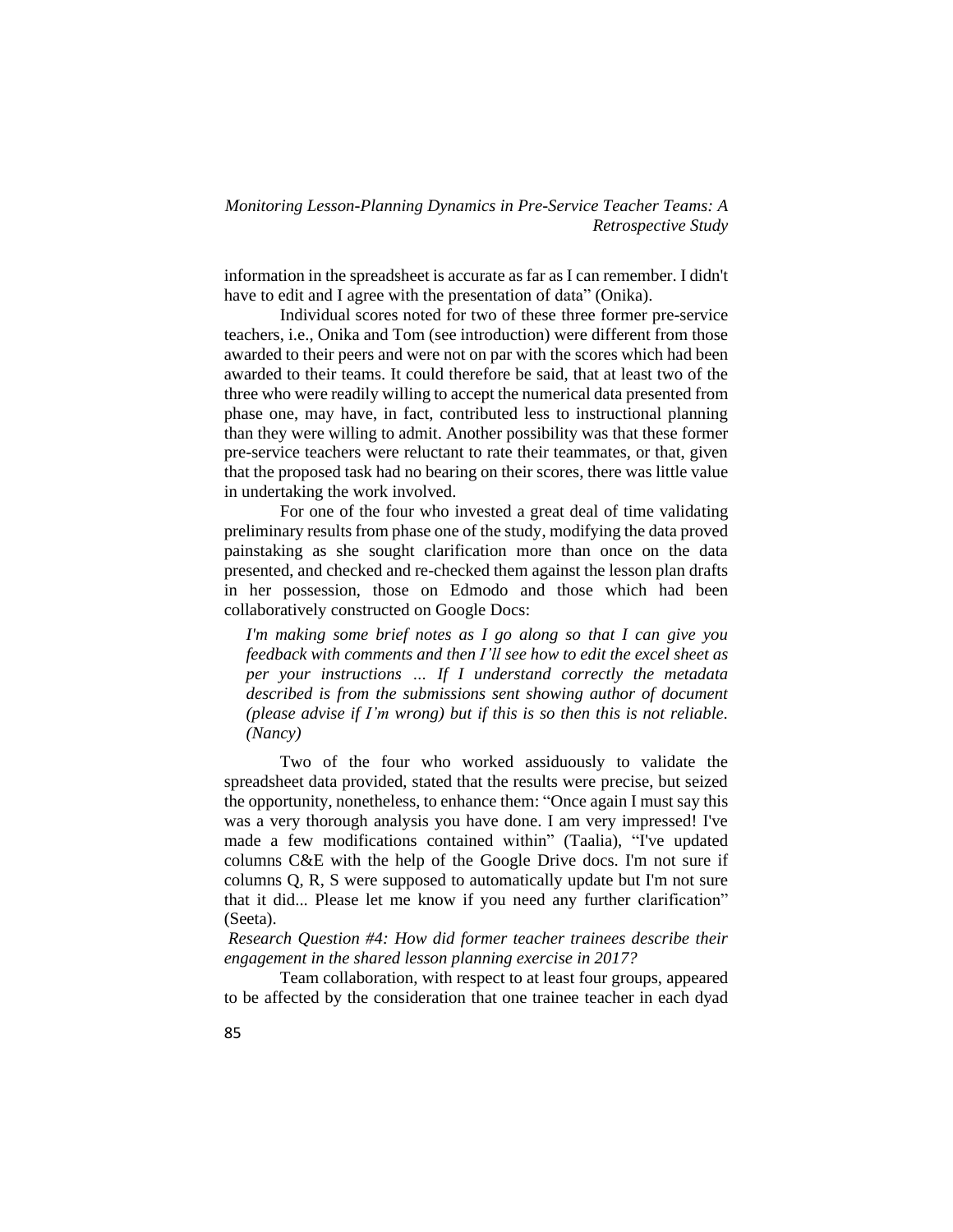was (thought to be) more competent than the other. One former pre-service teacher, Fred, who was found by teacher educators to function in an auxiliary capacity during clinical observations, hesitated to modify Thompson's lessons and indicated that Thompson, the more experienced teammate, collaborated by modifying *his* work.

Another, with no former teaching experience, Eela, believed that she was the more competent partner and it appeared that she was the more dominant as well. She generally determined what Savannah produced, and made sure to modify these lessons. In similar fashion, the other former trainee teacher, Thirston, who appeared to function in an auxiliary capacity during clinical observation (see introduction) stated, that his more experienced teammate, Fiona, collaborated by modifying *his* work.

The former trainee who invested considerable time in modifying summary results from phase one of the study, Nancy, alluded not only to being the more experienced peer, but pointed to the fact that Tom did not acknowledge her experience. Nancy took umbrage at the fact that Tom not only failed to acknowledge her experience, but perhaps appeared to consider his own self as equally, if not more experienced. Notable to mention is that this dyad,  $D_5$ , was awarded a low score for lesson planning since peers had not collaborated to revise the six lesson plans required for submission.

Comments in response to Research Question #4 from participants from these four groups, were as follows:

*If I modified a plan created by [Thompson] it may not have been anything major with regard to content (Fred).*

*It was very difficult to indicate collaboration as sometimes I may have given an idea for the lesson and left it to Savannah to find the content or I might have given him/her the content … to create the lesson. I may have collaborated or intervened more as I was the "experienced counterpart" in our duo. In most cases I did the final reading/vetting of lesson plans before submission. Savannahwould have submitted the documents (Eela).*

*[Fiona] didn't start anything… I modified all and I started all ... she modified…she attempted to play the role of the proof-reader(Thirston).*

*There were instances where I produced whole or most of a lesson plan or suggested activities or resources and despite my experience and knowledge in the teaching field … my partner chose to veto or even*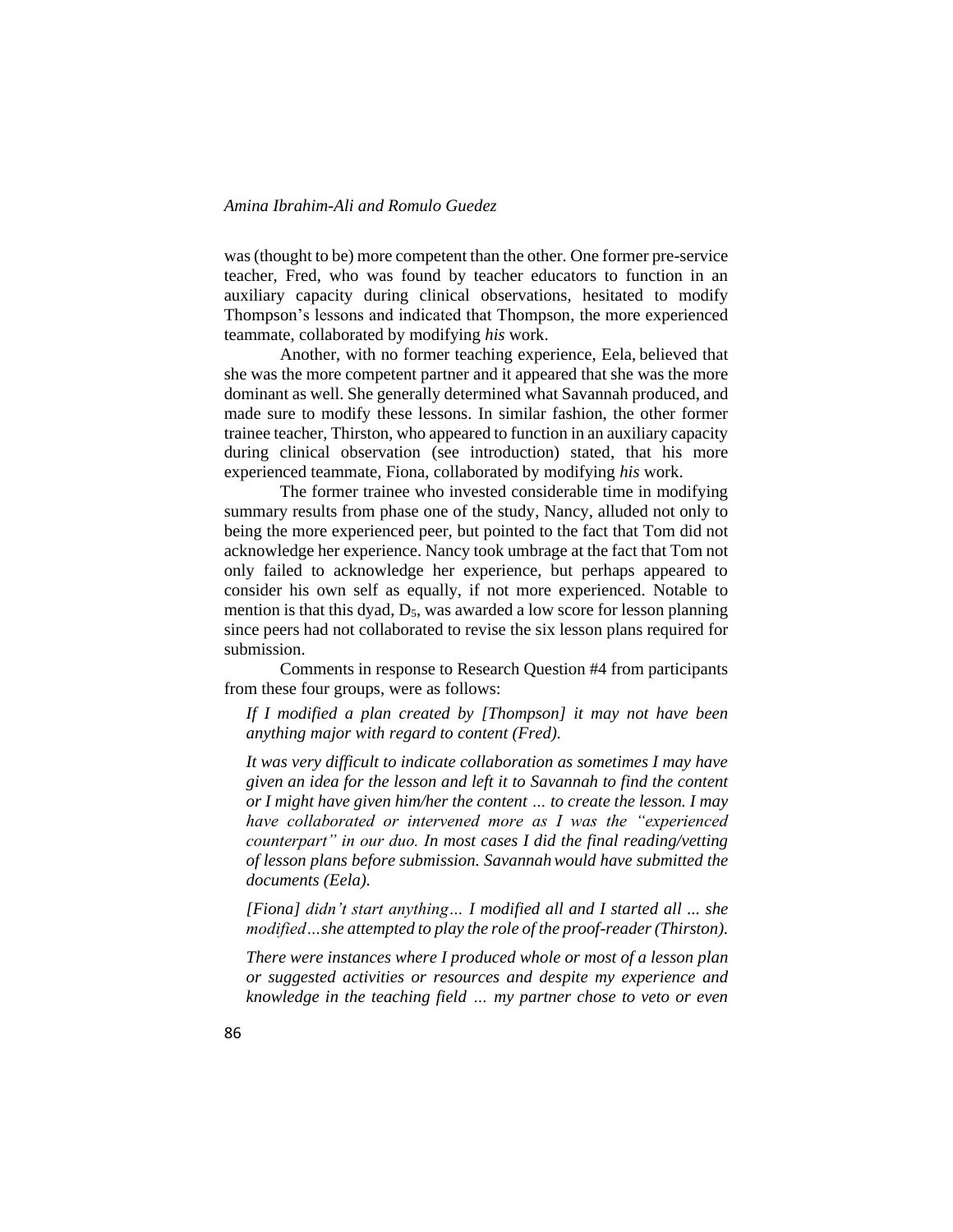*ignore these suggestions and thus final weekly submissions were not always a full and equal collaboration from both partners (Nancy).*

# **Discussion and Conclusion**

This study set out to determine the levels of individual input and team collaboration in co-instructional planning among pre-service teacher teams in the wake of a TESOL practicum. The institutional practice of team teaching or placing together two trainees for the TESOL practicum for professional development (Medgyes & Nyilasi, 1997; Baeten & Simons, 2014) formed the basis of this study. Team teaching as a teaching and learning strategy, rooted in the socio-constructivist approach to learning (Alloway, 2013; Baeten & Simons, 2014; Dang, 2013; Nguyen & Dang, 2019), was reflected in the pairing and tasking of trainees with two activities central to their professional development, i.e., the planning and delivery of lessons. The collaboration patterns from co-instructional planning which emerged in phase two provided evidence of teacher development in four dyads. The first three  $(D_2, D_3, D_5)$  showed patterns of collaboration in five of a total of seven weeks; and the fourth,  $(D_4)$ , in six of a total of seven weeks. While these teams showed a higher level of collaboration than the rest, only dyads  $D_3$  and  $D_5$  showed that full collaboration had occurred both in lesson creation and modification (see Table 3). This level of collaboration resembles one of the models identified by Baeten and Simon (2014) for team teaching, called the "teaming model" (p. 94), although it may be considered of relevance to the exercise of co-instructional planning in TESOL as well.

The tensions regarding team teaching arrangements acknowledged in the literature (Dang, 2013) were, nonetheless, evident in this study, where Fred, a member of  $D_2$  was hesitant to modify the work of his more experienced counterpart. This appeared to be reflected in the absence of co-operation patterns where peers shared the task of lesson creation and adaptation. That Thompson was more experienced than Fred, may have accounted for the non-collaborative or individualistic rating of 40%, which was split between them respectively, as follows: 28% and 12%, as well as the collaborative rating of 60% in lesson revision, where Thompson and Fred took responsibility for 48% and 12% of the workload, respectively (see Table 4). The situation in question may, in fact, be explained from the perspective of activity theory where team members are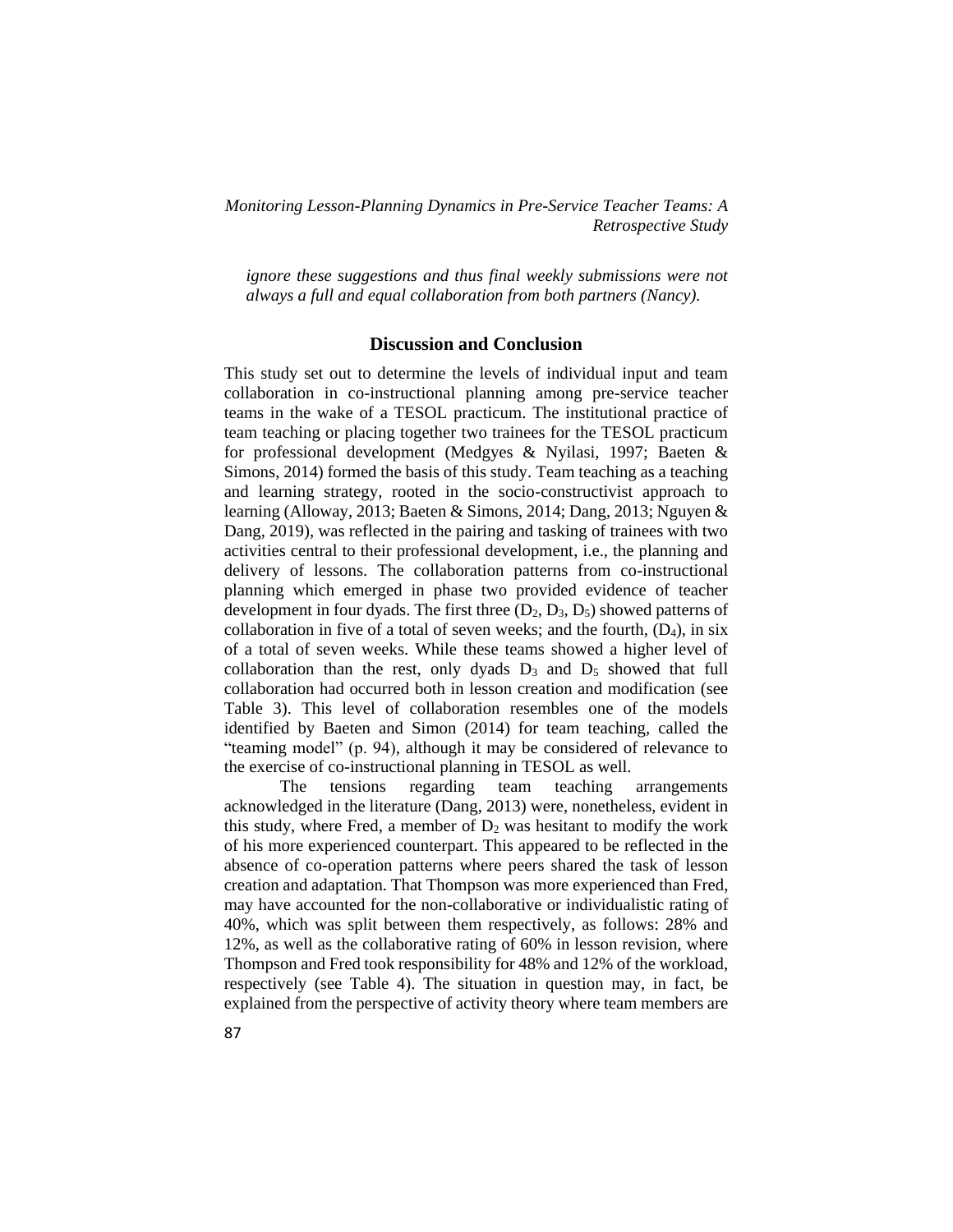at different levels of appropriation of pedagogical tools (Dang, 2013) which will have, no doubt, affected the scope of their interaction.

This study, however, accounts for another factor which may contribute to the tensions experienced in trainee teacher teams, i.e., the element of power play, or what Medgyes and Nyilasi (1997) referred to as partner dominance. This appeared to influence patterns of collaboration in at least three dyads  $(D_4, D_5, and D_7)$ . In  $D_4$ , where non-collaborative patterns dominated (66.67%), Eela created 48.48% of lessons and vetted 33.33% of them. She generally determined what Savannah produced, and made sure to modify these lessons. A different example of power play was noted in  $D_5$ , where peers who did not defer to each other contributed in three of seven weeks both to lesson creation and revision, which resulted in high patterns of collaborative activity (80.65%) and individualistic patterns of only 19.35%. Indeed, the benefits which accrue from the pressures associated with co-instructional planning, found to enhance interaction and teacher development (Dang, 2013) were exemplified here. In  $D_7$ , of the 43.48% of lessons which followed a non-collaborative pattern, 28.26% and 15.22% were created by Thirston and Fiona respectively, with the more experienced team member, Fiona, investing less effort than her counterpart. The co-operation pattern achieved by this team was 56.52%, and, as Thirston reported, Fiona modified 39.13% of the total lessons planned. The underperformance of the more competent partner was, therefore, evident. These findings may be said to challenge those presented by Medgyes and Nyilasi (1997) who stated that team teaching enables the fair distribution of work, and develops cooperative skills.

Teacher trainee teams, however, established their own norms and routines and sought out their own workspaces for collaborative lesson planning. Teams made the decision to reserve Edmodo for the posting of lessons, and used Google Docs, WhatsApp messenger, telephone, email and meeting in person on Saturdays to communicate verbally and in writing as they constructed their lesson plans. These were the forums where the negotiation of meaning or team "participation" took place, and learning opportunities, that is, "replays", "rehearsals" and "pedagogical reasoning" (Alloway, 2013, p. 40; Pang, 2016, p. 247) were presented.

The design of the TESOL practicum context in the present study with its composition of various participants responsible for lesson review, clinical observation and assessment, reflected the standard, though arguably complex model of the practicum where multiple assessors and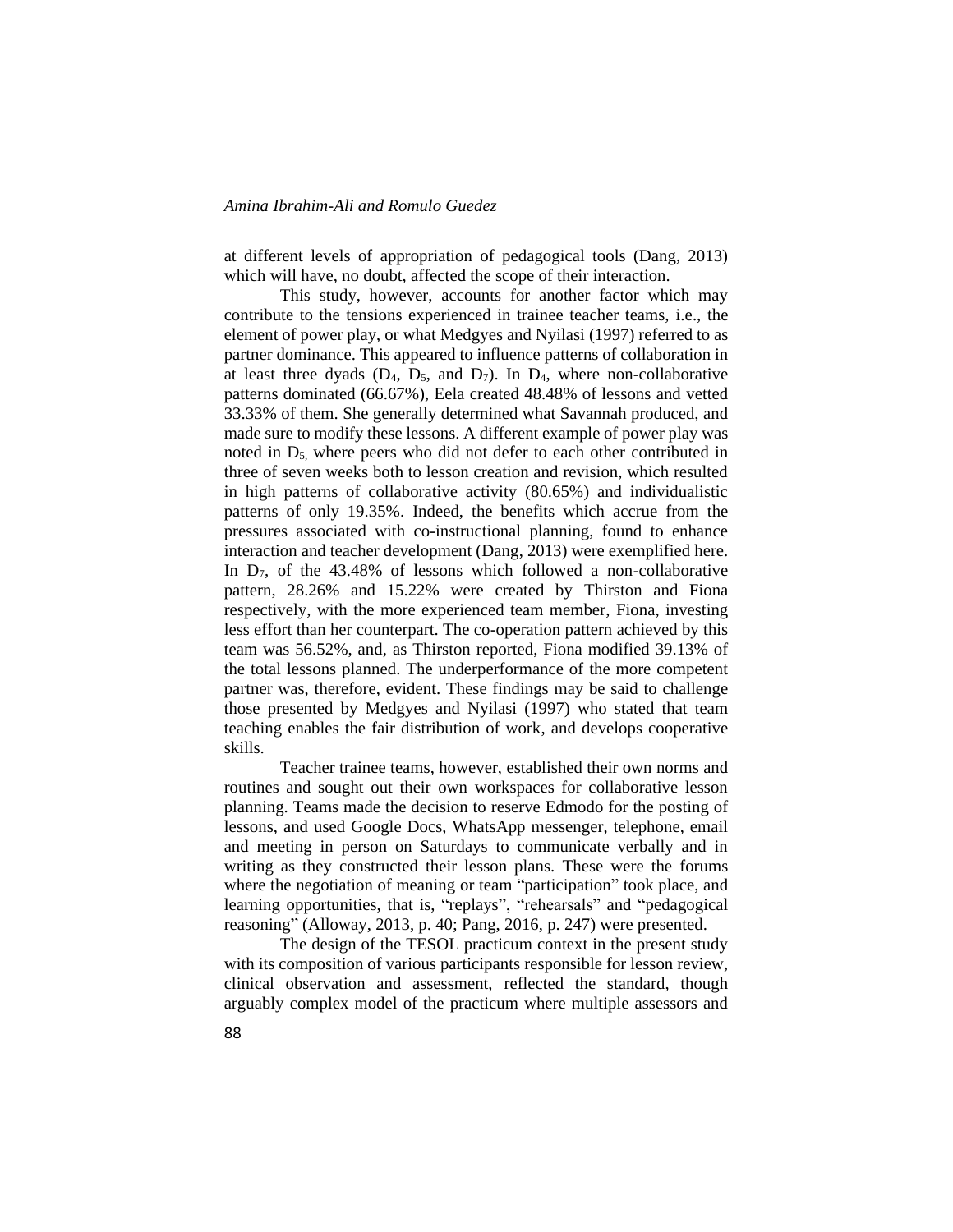forms of assessment exist, and where assessors have been found to have overlapping roles (Merç, 2015). It is also true that this study replicated two of Fennick and Liddy's (2001) observations with respect to the teaching practicum: (1) that teachers are placed into teams without having been formally trained in collaborating effectively with colleagues, and; (2) that teams did not seem to have adequate scheduled time to plan their lessons.

The findings of this study, however, probe the intricate nature of the practicum a bit further, as it brings to light questions related to the validity and fairness of team assessment. While educators are concerned that the work assigned to a group has been evenly shared (Brooks & Ammons, 2010; Fellenz, 2006), the drawbacks of peer assessment are evident (Baeten & Simons, 2014; Bernadin et al., 2000). This study itself lends testimony to the implausibility of peer assessment, for instance, in its conflicting reports from peers who worked assiduously on the data validation exercise in phase two, whereas their teammates categorically stated that the results presented to them for validation were accurate. The authors of this article believe that, in the interest of fairly assessing members of pre-service teams on their ability to plan the lessons which they deliver, it is useful for stakeholders in the TESOL practicum to guide and monitor lesson planning dynamics since validity is at stake.

Metadata were used in this study to elicit individual contributions and team collaboration, but were, however, found to provide a partial reflection of the ways in which social interactions resulted in the construction of knowledge, given that teams used different workspaces and modes of communication for co-instructional planning. The process of data validation in phase two served to produce a clearer reflection of what had obtained during the practicum exercise. A concrete method of monitoring patterns of collaboration in pre-service teacher teams, is, however, not being prescribed here. This study brings to the fore five patterns reflecting various levels of individual contributions and team collaboration in lesson plan construction. These may serve as a guide for teacher educators in any teaching practicum context to ensure that trainee engagement in teams is kept at an optimum level, and that the basis on which scores for formative assessment are awarded, is critically evaluated. Equally useful, however, is consideration of the provision of formal training in team collaboration since this teaching dynamic is not limited to the practicum setting (Alloway, 2013; Fennick & Liddy, 2001; Gladman, 2015; Singer, 2015; Winn & Messenbeimer-Young, 1995). Further,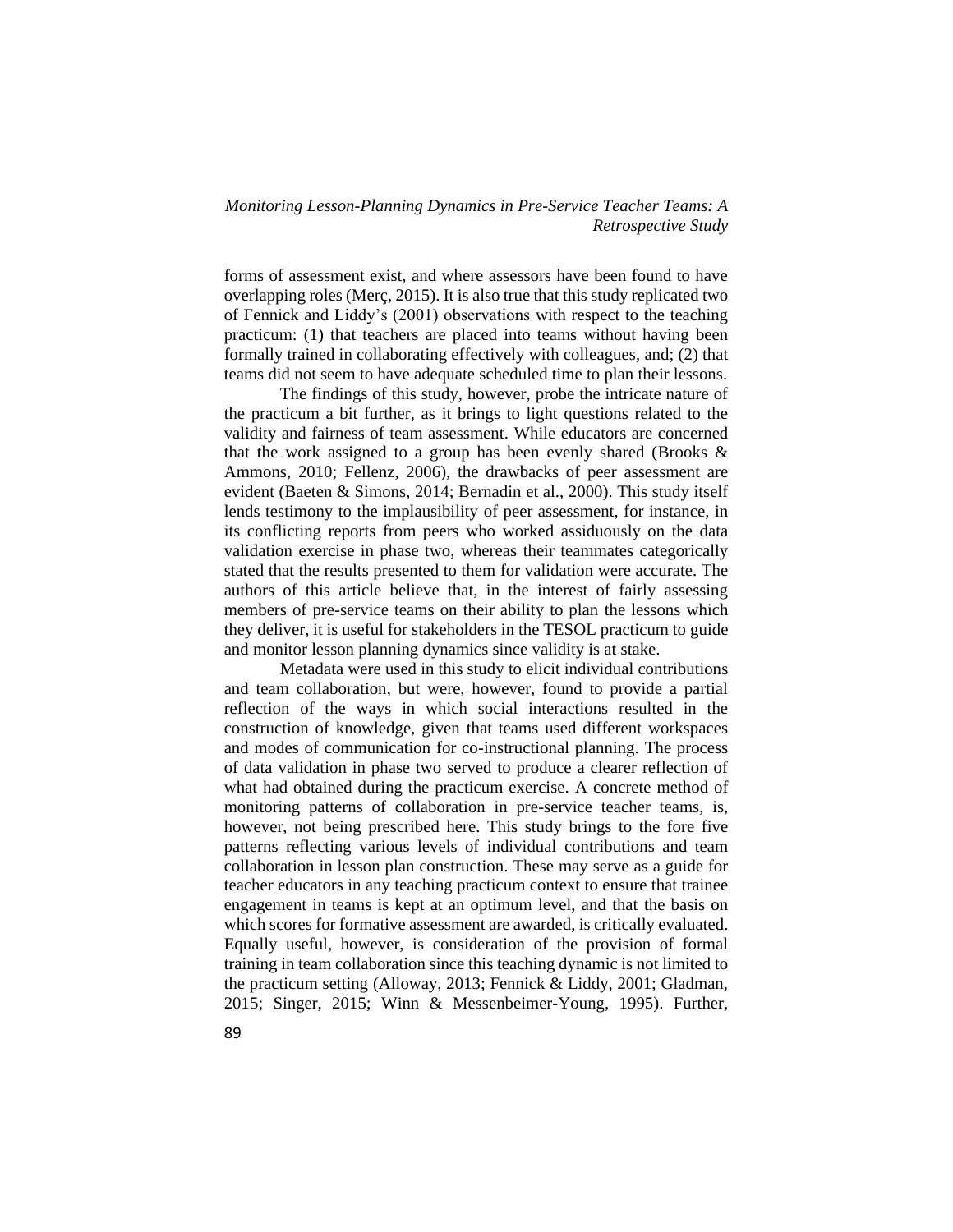trainee teacher teams would also benefit from a clear protocol for collaborative lesson planning and scheduled times and spaces where 'pedagogical reasoning' may be given its due (Alloway, 2013; Pang, 2016, 2019).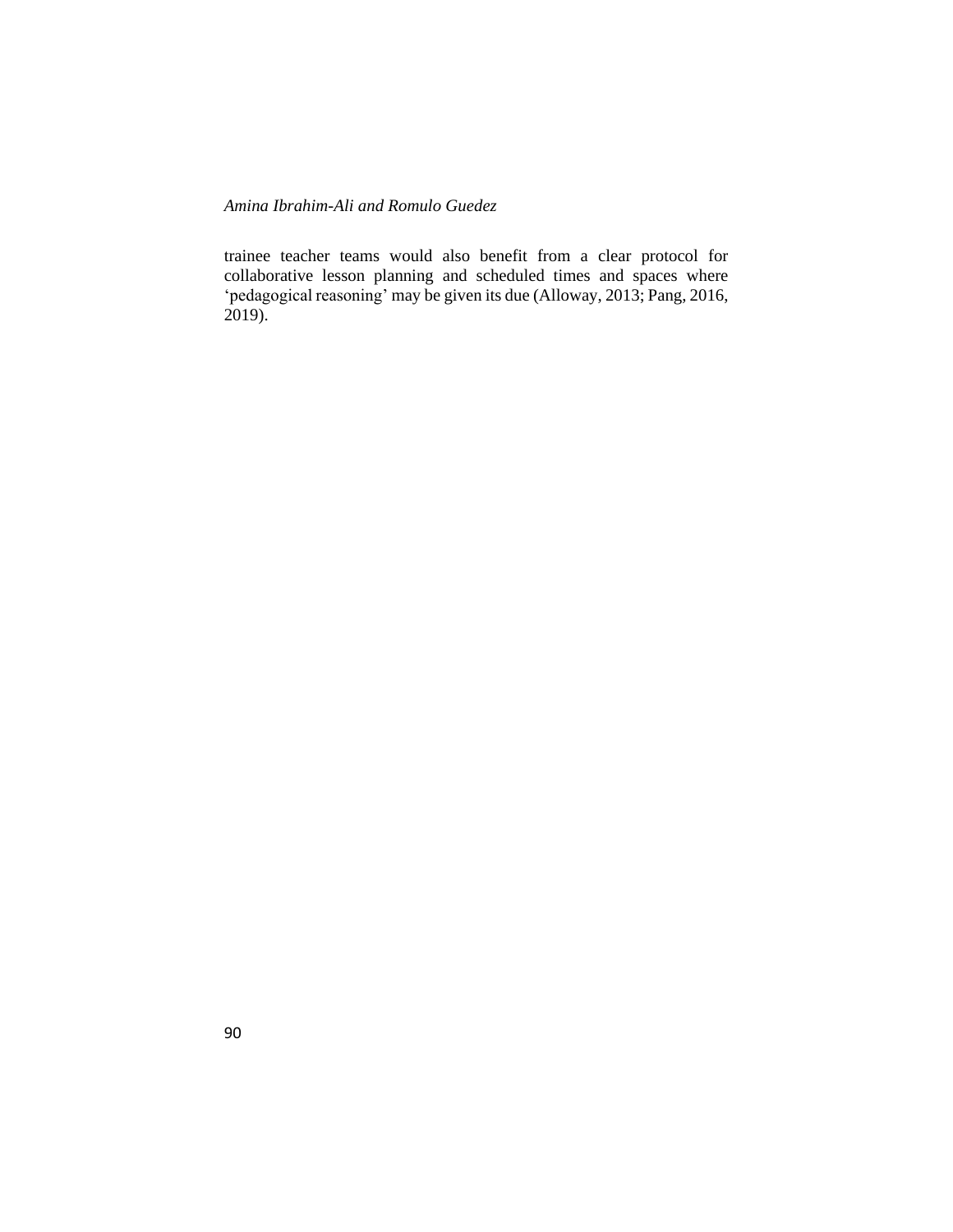#### **References**

- Alloway, M. (2013). *Collaborative lesson planning as a form of professional development? A study of learning opportunities presented through collaborative planning* [Unpublished doctoral dissertation]. University of Washington[. http://hdl.handle.net/1773/25021](http://hdl.handle.net/1773/25021)
- Baeten, M., & M. Simons. (2014). Student teachers' team teaching: Models, effects, and conditions for implementation. *Teaching and Teacher Education, 41*, 92–110. <https://doi.org/10.1016/j.tate.2014.03.010>
- Baeten, M., & M. Simons. (2016). Student teachers' team teaching: How do learners in the classroom experience team-taught lessons by student teachers? *Journal of Education for Teaching*, *42*(1), 93-105. <https://doi.org/10.1080/02607476.2015.1135226>
- Bernardin, H. J., Cooke, D. K., & Villanova, P. (2000). Conscientiousness and agreeableness as predictors of rating leniency. *Journal of Applied Psychology, 85*(2), 232-236. <https://doi.org/10.1037/0021-9010.85.2.232>
- Bolitho, R. (2013). Dilemmas in observing, supervising and assessing teachers. In P. Powell-Davies (Ed.), *Assessing and evaluating English language teacher education, teaching and learning* (pp. 7-12). British Council. [http://englishagenda.britishcouncil.org/sites/default/files/attachments/tec1](http://englishagenda.britishcouncil.org/sites/default/files/attachments/tec12_publication.pdf) [2\\_publication.pdf](http://englishagenda.britishcouncil.org/sites/default/files/attachments/tec12_publication.pdf)
- Brooks, C. M., & Ammons, J. L. (2003). Free riding in group projects and the effects of timing, frequency, and specificity of criteria in peer assessments. *Journal of Education for Business, 78*(5), 268-272. doi: 10.1080/08832320309598613
- Council of Europe. (2001). *Common European framework of reference for languages: Learning, teaching, assessment*. Cambridge University Press.
- Creswell, J. W. (2014). *Research design: Qualitative, quantitative, and mixed methods approaches.* Sage Publications.
- Dang, T. K. (2013). Identity in activity: Examining teacher professional identity formation in the paired-placement of student teachers. *Teaching and Teacher Education*, *30*(1), 47-59. <https://doi.org/10.1016/j.tate.2012.10.006>
- Fellenz, M. R. (2006). Toward fairness in assessing student groupwork: A protocol for peer evaluation of individual contributions. *Journal of Management Education, 30*(4), 570-591. <https://doi.org/10.1177/1052562906286713>
- Fennick, E., & Liddy, D. (2001). Responsibilities and preparation for collaborative teaching: Co-teachers' perspectives. *Teacher Education and Special Education*, *24*(3), 229–240. <https://doi.org/10.1177/088840640102400307>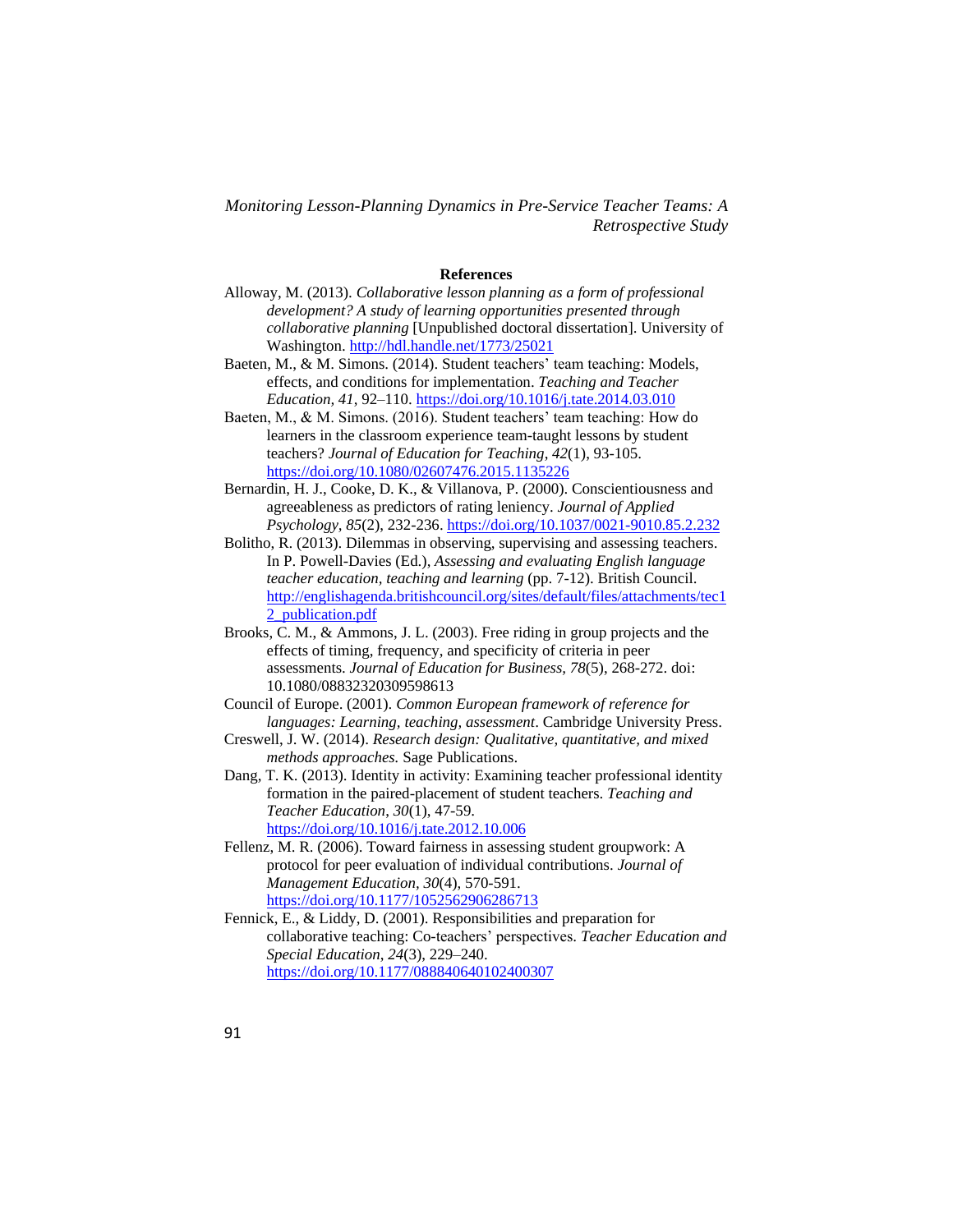- Gladman, A. (2015). Team teaching is not just for teachers! Student perspectives on the collaborative classroom. *TESOL Journal*, *6*(1), 130-148. doi:10.1002/tesj.144
- Hall, J. K., & Davis, J. (1995). What we know about relationships that develop between cooperating and student teachers. *Foreign Language Annals*, *28*, 32-48. doi:10.1111/j.1944-9720.1995.tb00768.x
- Horn, I. S. (2007). Fast kids, slow kids, lazy kids: Framing the mismatch problem in mathematics teachers' conversations. *Journal of the Learning Sciences*, *16*, 37-79. <https://doi.org/10.1080/10508400709336942>
- Ivankova, N. V., Creswell, J. W., & Stick, S. L. (2006). Using mixed-methods sequential explanatory design: From theory to practice. *Field Methods*, *18*(1), 3-20. <https://doi.org/10.1177/1525822X05282260>
- Kitsantas, A., & Baylor, A. (2001). The impact of the instructional planning self-reflective tool on preservice teacher performance, disposition, and self-efficacy beliefs regarding systematic instructional planning. *Educational Technology Research and Development, 49*(4), 97-106. <https://doi.org/10.1007/BF02504949>
- Leshem, S., & Bar-Hama, R. (2008). Evaluating teaching practice. *ELT Journal, 62*(3), 257-265. <https://doi.org/10.1093/elt/ccm020>
- Medgyes, P., & Nyilasi, E. (1997). Pair teaching in preservice teacher education. *Foreign Language Annals*, *30,* 352-368. doi:10.1111/j.1944- 9720.1997.tb02358.x
- Merç, A. (2015). Assessing the performance in EFL teaching practicum: Student teachers' views. *International Journal of Higher Education, 4*(2), 44-56. <https://doi.org/10.5430/ijhe.v4n2p44>
- Musaeva, C. (2013). How to integrate the planning, implementation and evaluation of trainer training courses. In P. Powell-Davies (Ed.), *Assessing and evaluating English language teacher education, teaching and learning* (pp. 19-25). British Council. Retrieved from [https://www.britishcouncil.in/sites/default/files/tec12\\_publication\\_1.pdf](https://www.britishcouncil.in/sites/default/files/tec12_publication_1.pdf)
- Nguyen, C. D., & Dang, T. C. T. (2020). Second language teacher education in response to local needs: Preservice teachers of English learning to teach diverse learners in communities. *TESOL Quarterly, 54*(2), 404-435. doi:10.1002/tesq.551
- Pang, M. (2016). Pedagogical reasoning in EFL/ESL teaching: Revisiting the importance of teaching lesson planning in second language teacher education. *TESOL Quarterly, 50*(1), 246-263. <https://doi.org/10.1002/tesq.283>
- Pang, M. (2019). Developing core practices for EFL/ESL teaching: A framework for methodology course design. *TESOL Quarterly*, *53*(1), 258-273. doi:10.1002/tesq.487
- Plano Clark, V. L., & Creswell, J. W. (Eds.). (2014). *Understanding research: A consumer's guide* (2nd ed.). Pearson.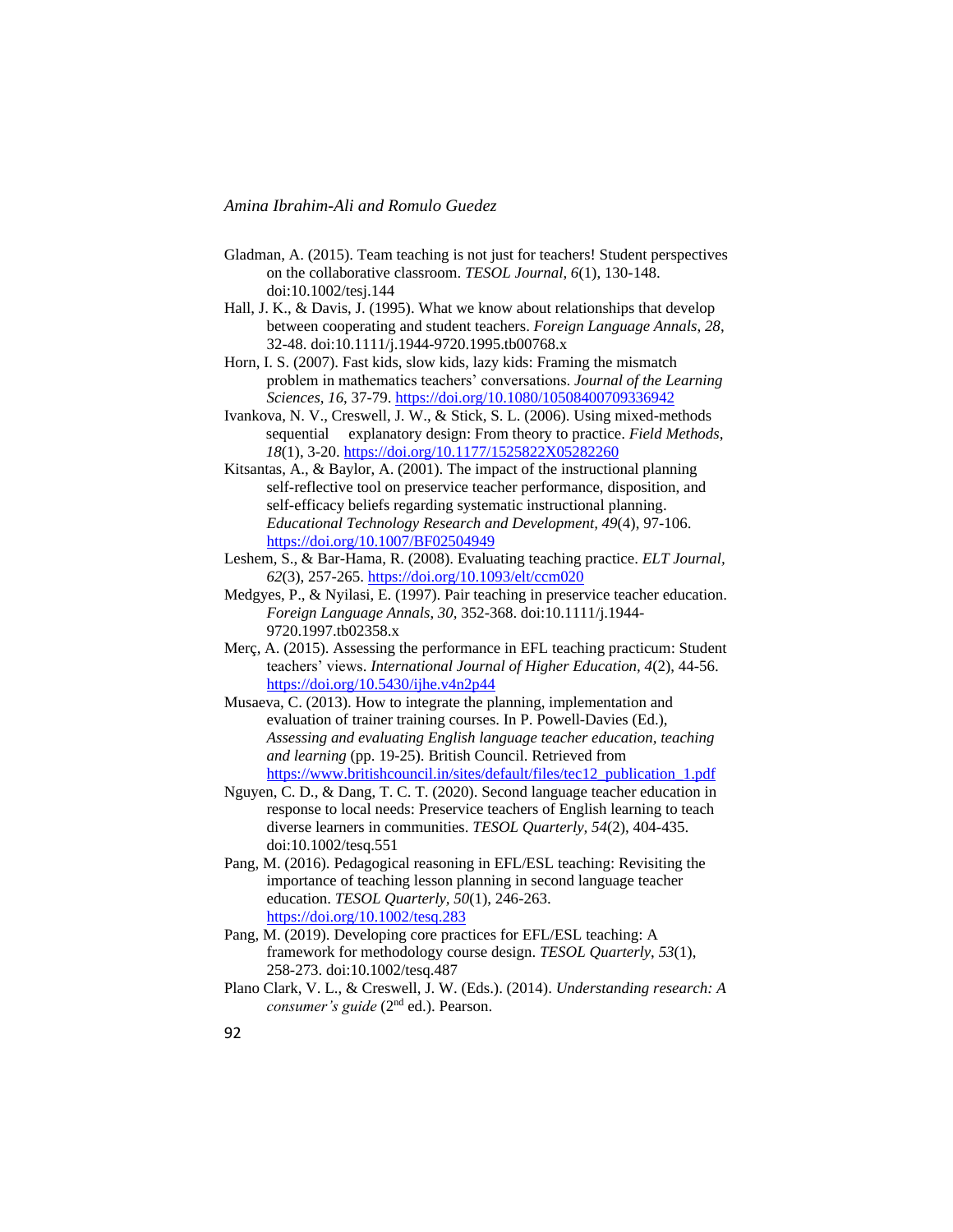- Ruys, I., Van Keer, H., & Aelterman, A. (2012). Examining pre-service teacher competence in lesson planning pertaining to collaborative learning. *Journal of Curriculum Studies*, *44*(3), 349-379. <https://doi.org/10.1080/00220272.2012.675355>
- Shulman, L. S. (1987). Knowledge and teaching: Foundations of the new reform. *Harvard Education Review*, *57*(1), 1–22. <https://doi.org/10.17763/haer.57.1.j463w79r56455411>
- Singer, T. W. (2015). *Opening doors to equity: A practical guide to observationbased professional learning*. Corwin.
- TESOL International Association (TESOL). (2018). *The 6 principles for exemplary teaching of English learners: Grades K-12*. TESOL International Association.
- Tillema, H. H. (2009). Assessment for learning to teach: Appraisal of practice teaching lessons by mentors, supervisors, and student teachers. *Journal of Teacher Education*, *60*, 155-167. <https://doi.org/10.1177/0022487108330551>
- Topping, K. J. (1998). Peer assessment between students in college and university. *Review of Educational Research*, *68*(3), 249-276. <https://doi.org/10.3102/00346543068003249>
- Winn, J. A., & Messenbeimer-Young, T. (1995). Team teaching at the university level: What we have learned. *Teacher Education and Special Education*, *18*(4), 223–229.<https://doi.org/10.1177/088840649501800402>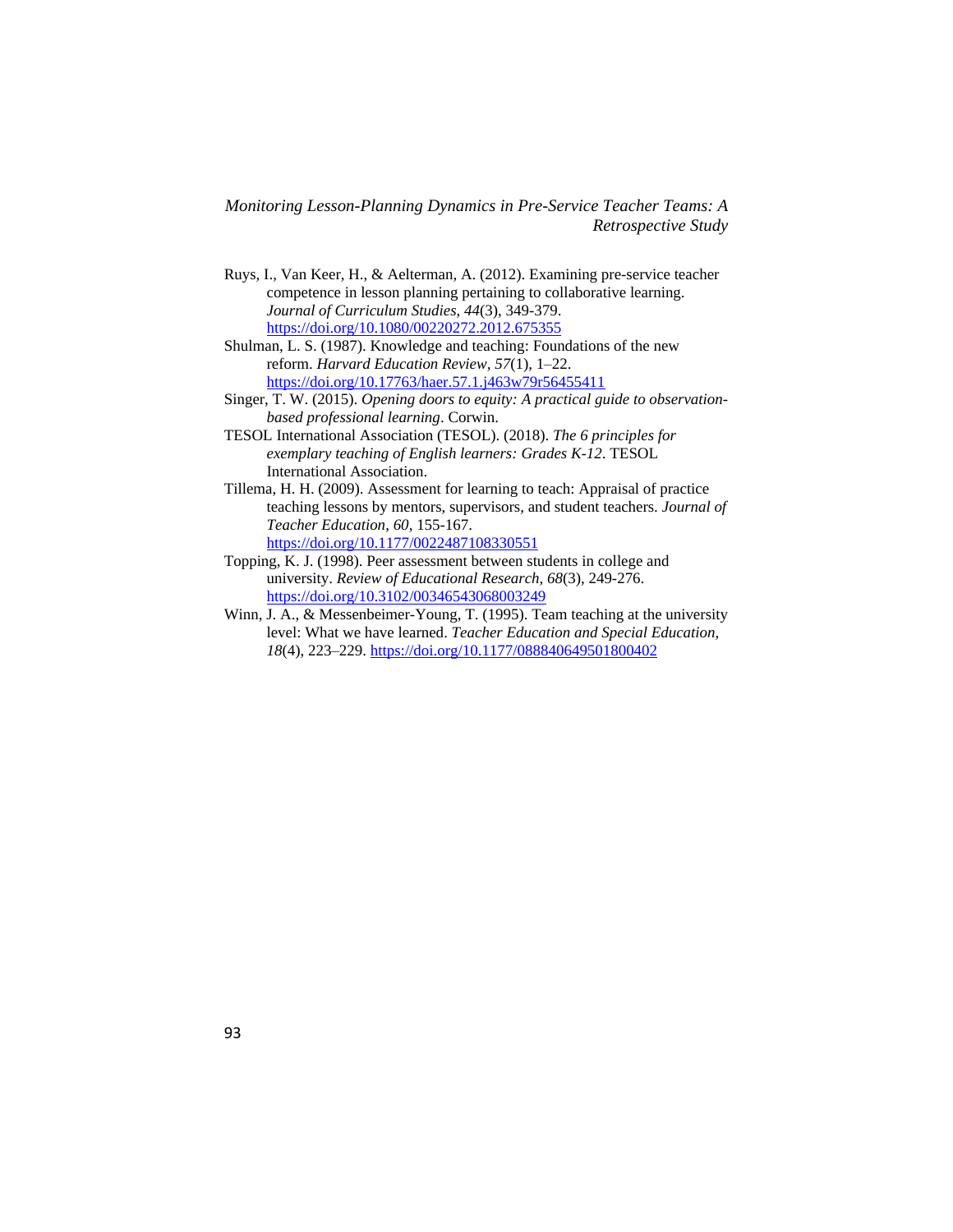# Appendix 1 Patterns of Collaboration That Emerged in Phase 2 **Figure 1**

*Patterns of Collaboration for Dyad 1*



*Patterns of Collaboration for Dyad 2*



## **Figure 3**

*Patterns of Collaboration for Dyad 3*

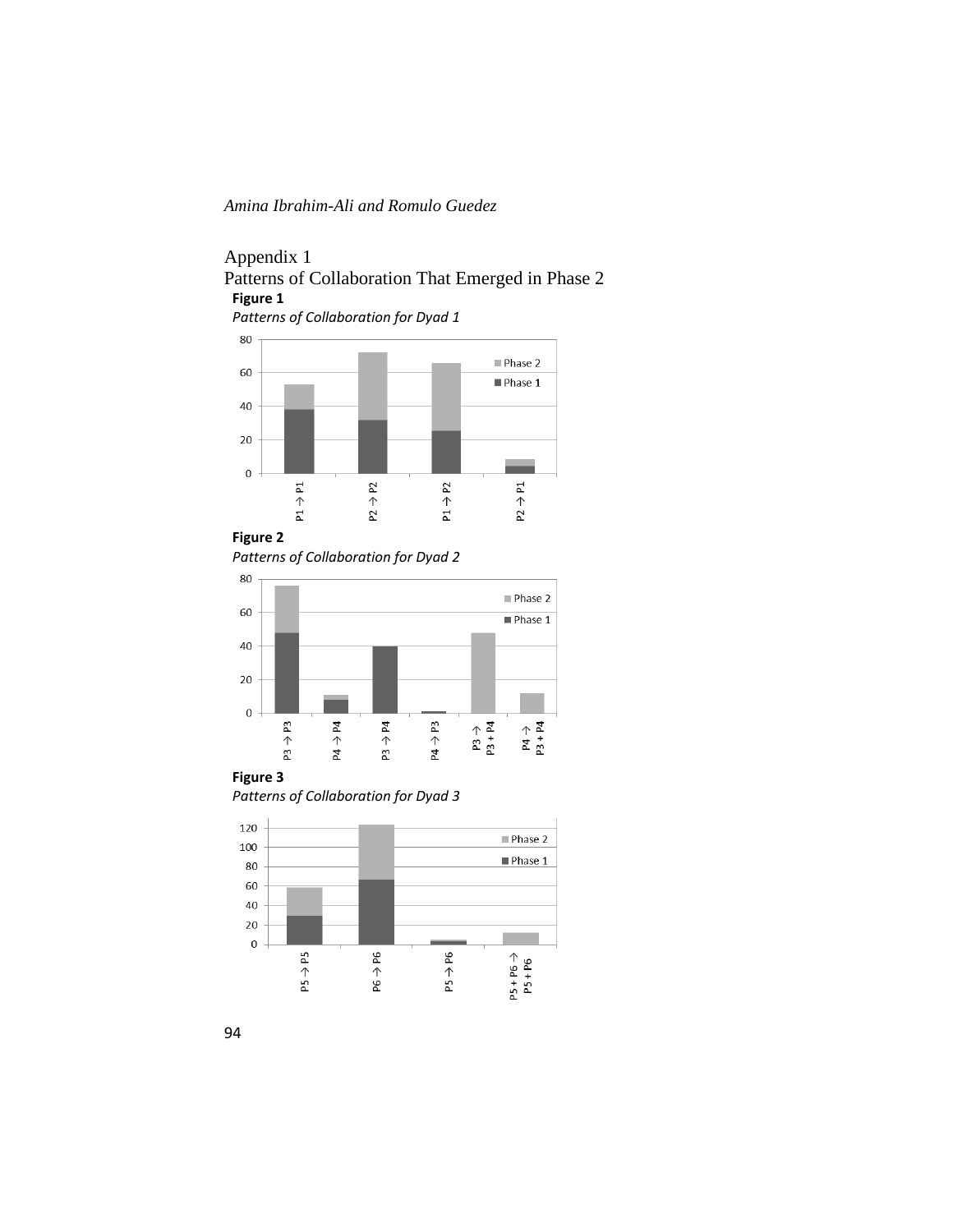

# **Figure 4**

**Figure 5**

*Patterns of Collaboration for Dyad 5*